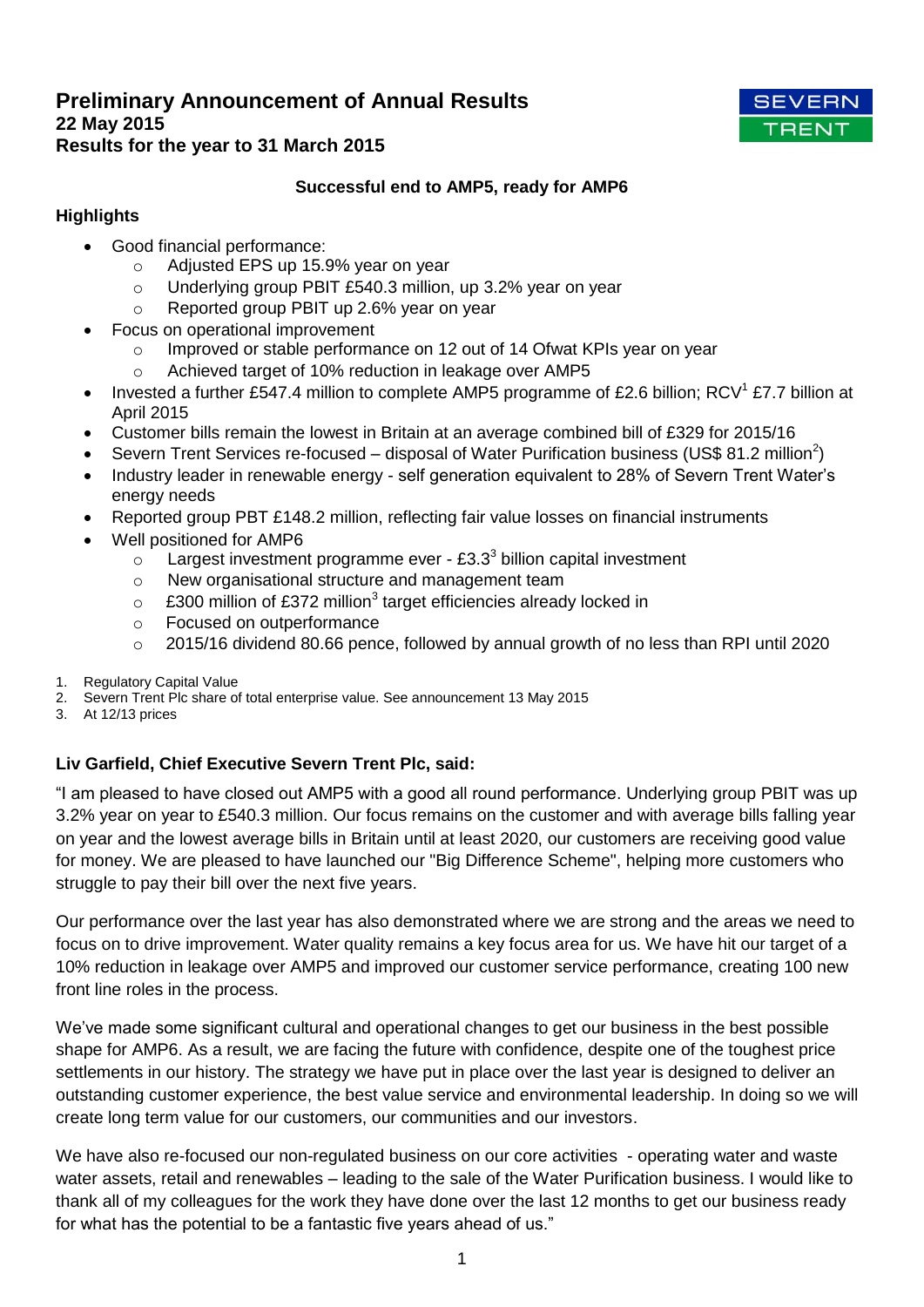## **Group Results**

| <b>Underlying performance</b>                   | 2015    | 2014                  | Increase/  |
|-------------------------------------------------|---------|-----------------------|------------|
|                                                 |         | Restated <sup>4</sup> | (decrease) |
|                                                 | £m      | £m                    |            |
| Group turnover                                  | 1,801.3 | 1,756.7               | 2.5%       |
| Underlying group PBIT <sup>1</sup>              | 540.3   | 523.8                 | 3.2%       |
| Underlying group profit before tax <sup>2</sup> | 300.4   | 276.1                 | 8.8%       |

|                                                            | pence/<br>share | pence/<br>share       |            |
|------------------------------------------------------------|-----------------|-----------------------|------------|
| Adjusted basic eps from continuing operations <sup>3</sup> | 107.2           | 92.5                  | 15.9%      |
| Total ordinary dividends                                   | 84.90           | 80.40                 | 5.6%       |
| <b>Reported results</b>                                    | 2015            | 2014                  | Increase/  |
|                                                            |                 | Restated <sup>4</sup> | (decrease) |
|                                                            | £m              | £m                    |            |
| Group PBIT                                                 | 521.6           | 508.6                 | 2.6%       |
| Group profit before tax                                    | 148.2           | 318.9                 | (53.5%)    |
| Group profit for the year                                  | 120.2           | 434.9                 | (72.4%)    |
|                                                            | pence/<br>share | pence/<br>share       |            |
| Basic earnings per share                                   | 49.9            | 182.1                 | (72.6%)    |

1 before exceptional items (see note 3)

2 before exceptional items and gains/losses on financial instruments

3 before exceptional items, gains/losses on financial instruments and deferred tax

4 restated due to discontinued operations (see note 1)

## **Enquiries:**

| Liv Garfield<br><b>Chief Executive</b>           | Severn Trent Plc              | 0207 353 4200 (on the day)<br>02477 715000 |
|--------------------------------------------------|-------------------------------|--------------------------------------------|
| James Bowling<br><b>Chief Financial Officer</b>  | Severn Trent Plc              | 0207 353 4200 (on the day)<br>02477 715000 |
| John Crosse<br><b>Head of Investor Relations</b> | Severn Trent Plc              | 0207 353 4200 (on the day)<br>02477 715000 |
| Rob Salmon<br><b>Head of Communications</b>      | Severn Trent Plc              | 0207 353 4200 (on the day)<br>02477 715000 |
| Martha Walsh/Chris Hughes                        | <b>Tulchan Communications</b> | 0207 353 4200                              |

## **Preliminary Results Presentation and Webcast**

There will be a presentation of these results at 9:30am on Friday 22 May at BAFTA, 195 Piccadilly, London W1J 9LN. This presentation will be available as a simultaneous webcast on the Severn Trent website (www.severntrent.com) and will remain on the website for subsequent viewing.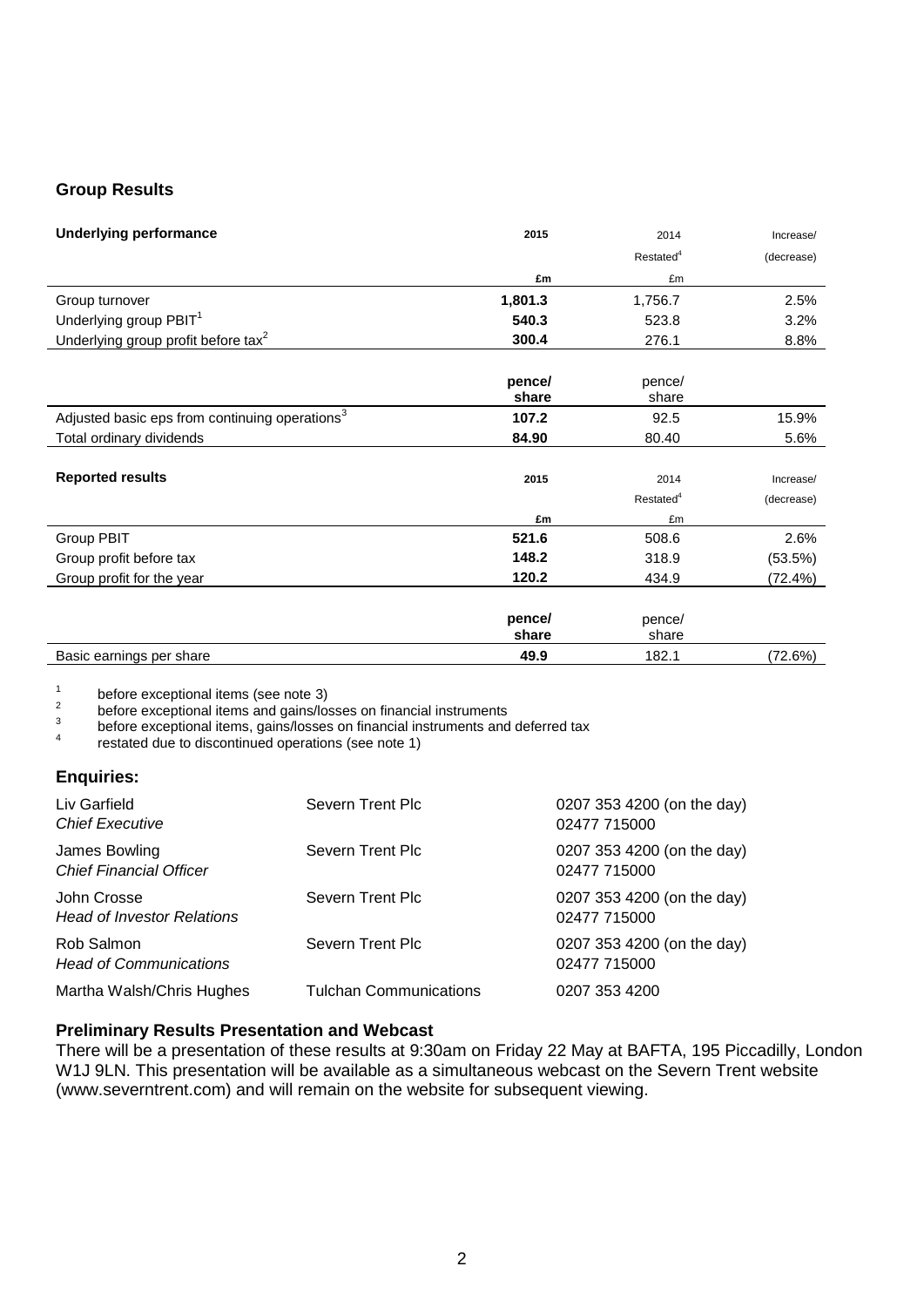## **Chief Executive's Review**

The past year has been one of change. Back in May 2014 I outlined my focus areas for the year transforming our culture, driving operational excellence, putting customers at the heart of what we do, managing a successful price review and getting the business ready to deliver in AMP6. The changes we have made over the last year have been built on those foundations.

I have been out to meet everyone in our business personally, to listen to their views and share our vision of the kind of company we want to create. We have a new executive team and new organisational structure, with fewer management layers, meaning we will be a more responsive business.

We have maintained a constructive dialogue with Ofwat and our final determination, whilst tough, is one we believe we can outperform against. For customers, we continue to have the lowest bills in Britain and have again improved our levels of customer service. We have also continued to drive operational improvements, with 12 out of 14 Ofwat KPIs stable or improving year on year. This puts us in a good position for the new era of outcome delivery incentives. Over the past 5 years we have reinvested over £250 million for the benefit of customers.

As outlined at our capital markets day, the changes we have made mean we are ready for AMP6, and we have now locked in £300 million of our target efficiencies for AMP6 of £372 million (12/13 prices).

## **Regulated - Severn Trent Water**

Severn Trent Water delivered a good financial performance in 2014/15, with growth of 3.9% to £539 million in underlying PBIT year on year. Turnover was stronger than expected due to higher measured consumption, increasing 2.4%, to £1,581 million. We have had at or below inflation increases in our customer bills for six consecutive years, and Severn Trent Water's customers continue to benefit from the lowest average combined water and sewerage bills in Britain.

We have made improvements in managing our bad debt, reducing the bad debt charge to 2.0% of turnover, one of the lowest levels in the industry through better credit management.

We also continue to offer customers support through a wide range of social tariff and support options such as the WaterSure and WaterDirect tariffs, the Severn Trent Trust Fund, and bill reductions for single occupiers.

We successfully completed our £2.6 billion AMP5 capital programme, with investment over the year of £547 million (UK GAAP, net of grants and contributions), improving our trunk mains, cleansing sewers, and investing more at our water treatment works to deliver further operational improvements. Over AMP5 our RCV has grown by 21% or £1.3 billion, to reach £7,683 million at 1 April 2015. We also made some early investments for our AMP6 programme, bringing forward £15m of capital expenditure and progressing with our Birmingham resilience project by concluding our first land purchases.

During the year we made good progress on a number of Ofwat's key performance indicators (KPIs), including a 3% decline in internal sewer flooding incidents, pollution incidents down by 18%, a 4% reduction in greenhouse gas emissions and a 38% reduction in supply interruptions greater than 3 hours. We also delivered on our leakage reduction target of 10% over the AMP5 regulatory period and saw improvement in our customer service levels, with our SIM (Service Incentive Mechanism) quantitative score improving for the third year in a row and our qualitative score, based on Ofwat's new methodology, placing us sixth among 18 companies in our sector, up from thirteenth last year. During the year we created 100 new front line roles and have had a real focus on resolving customer issues faster. The number of written complaints has decreased by 22%, but still need to continue improving our performance.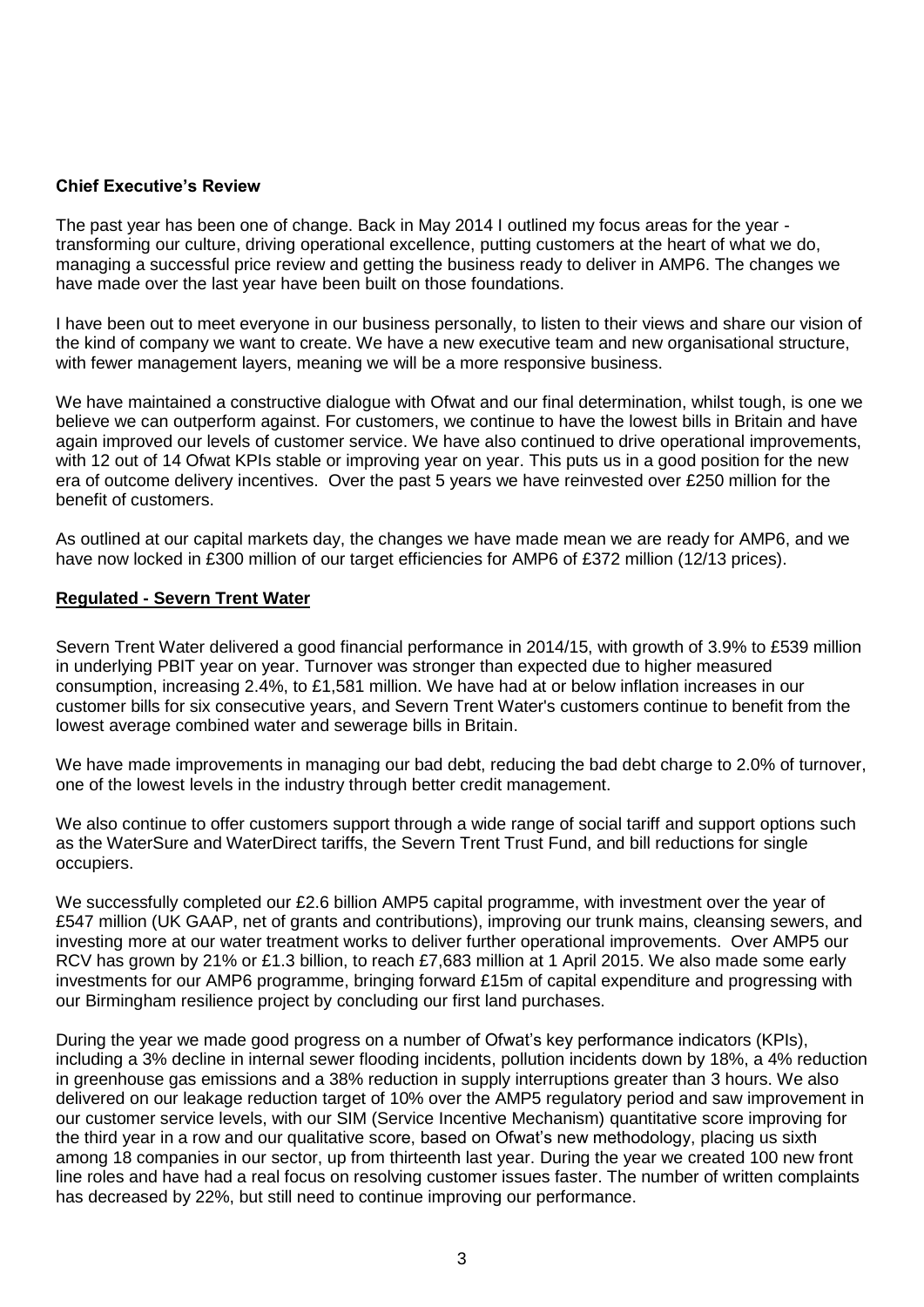Water quality remains a key focus for us. We provide our customers with very high quality water, achieving 99.96% compliance, but we want to be even better. We are implementing a seven point improvement plan and prioritising £35 million of investment to water quality. The investment will replace and refurbish water quality assets, as well as provide a greater degree of resilience in both our networks and our water treatment works.

We will continue to focus on reducing sewer blockages and whilst our performance improved by over 8% year on year, it remains above the challenging target agreed with Ofwat.

Of the 20 serviceability measures, these two are performing below our expectations and have led to a marginal serviceability assessment for sewerage infrastructure and deteriorating for water noninfrastructure for this year. Serviceability on both sewerage non-infrastructure and water infrastructure is assessed as stable. The serviceability assessments are consistent with the AMP5 legacy adjustments to RCV in the Final Determination.

From 2015/16 we will be reporting on our performance against our 27 ODIs (Outcome Delivery Incentives) and 45 associated performance commitments and any associated rewards or penalties.

## **Prepared for AMP6**

We accepted Ofwat's final determination in January. This means that our customers will continue to have the lowest combined average bills in the land until at least 2020. We are also making provision to help four times as many customers who struggle to pay their bill over the next five years and we have launched our new "Big Difference Scheme" in partnership with the Citizens Advice Bureau, offering eligible customers discounts on their bill.

Over the next 5 years we are committed to our largest ever five year expenditure programme, totalling £6.2 billion (12/13 prices), the majority of which will help to support the economy in the Midlands. This includes our largest ever capital investment programme of £3.3 billion (12/13 prices) to improve service and quality for customers. Our RCV is expected to grow to c. £9.6 billion by 2020<sup>1</sup>.

In accepting Ofwat's final determination, we also took the opportunity to look at the implications for our capital structure and dividend policy. After careful consideration, we decided to reduce the dividend by 5% in the 2015/16 financial year, with a policy of growth in subsequent years by at least RPI until 2020. We also announced that we would commence a £100 million share buy back programme in order to move closer to Ofwat's guideline 62.5% gearing. To date, this programme is around 40% complete, with the remaining shares expected to be repurchased by November this year.

Over the year we made important organisational changes, including significant reductions in our cost base and de-layering of management levels, which will deliver £100 million of savings in AMP6. At our capital markets day in March we outlined an additional £100 million of supply chain efficiencies, and today we are pleased to announce a further £100 million, which includes a new single supplier contract on waste water and additional contracts delivering further capital efficiencies. This equates to £300 million of efficiencies already locked in for the coming five year period, demonstrating excellent progress towards the £372 million (12/13 prices) target in our final determination. We will relentlessly pursue further efficiency opportunities in our drive to outperform our AMP6 targets.

We've worked hard over the last 12 months to ensure we're prepared. It's the start of a brand new regulatory period and we feel we're in a good place. The strategy we have implemented over the last year is designed to deliver an outstanding customer experience, the best value service and environmental leadership. In doing so, we will create long term value for our customers, our communities and our investors.

*<sup>1.</sup> Assumes average of 2.7% year end RPI for 2015-2020, based on Office of Budget Responsibility forecasts*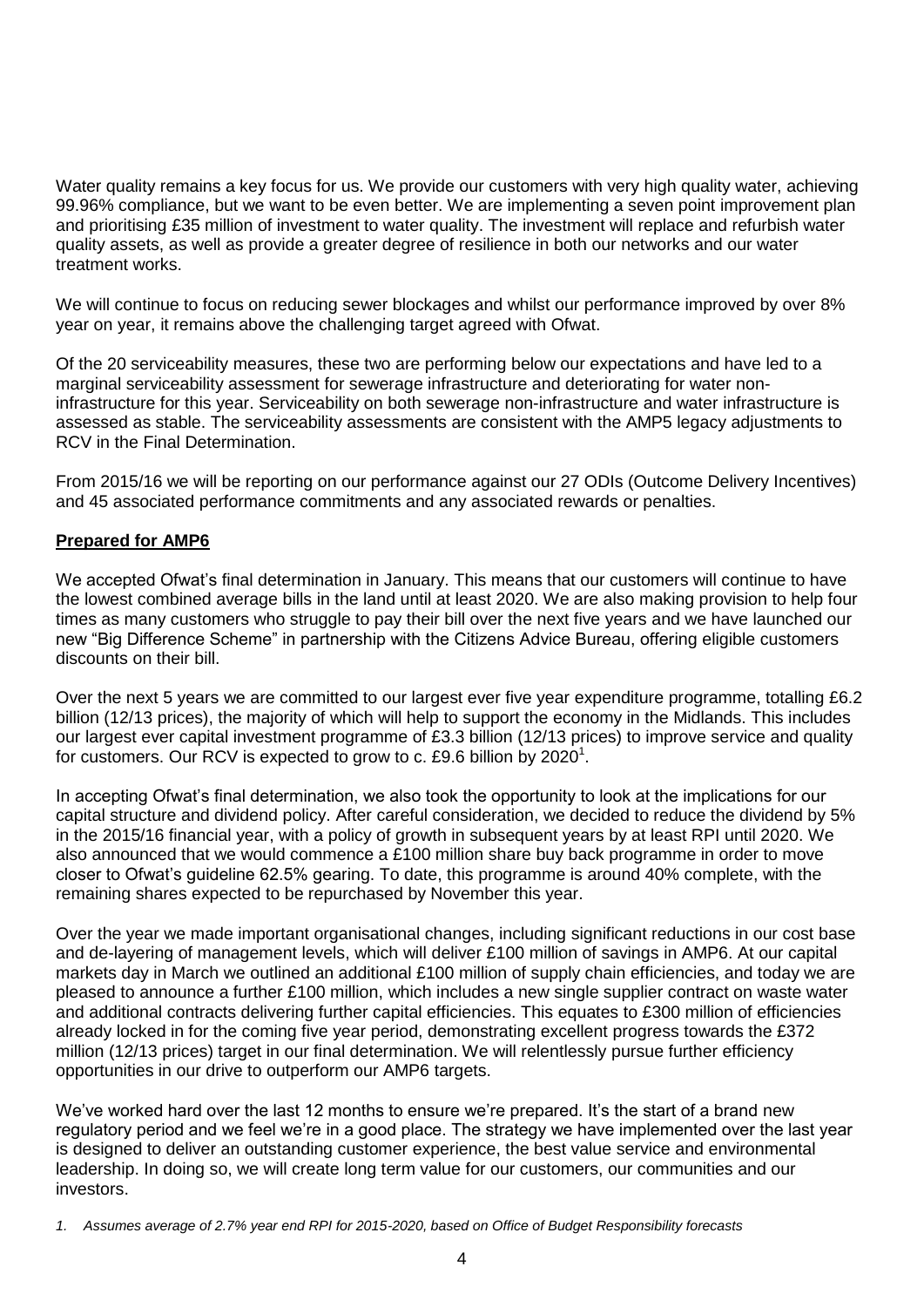## **Non-regulated - Severn Trent Services**

As outlined at our capital markets day, we have reorganised and brought together our non-regulated businesses - Operating Services US, Operating Services UK (including Severn Trent Water non-household retail), and renewable energy - into a new "Business Services" division. As part of this reorganisation, Water Purification was considered non-core and as a result we have sold this business. While we have delivered on our commitment to return the Water Purification business to profitable growth this year, the business is best placed to fulfil its future potential under a new owner. These operations have been classified as discontinued in our reported results.

This reorganisation will allow the management team to focus on creating value from our core activities operating water and waste water assets, retail and renewables.

Operating Services saw revenue grow year on year, driven by contract wins in the US and new business wins in the UK, including a 10 year contract with the Coal Authority. The Ministry of Defence contract also continued to perform well. Investment in business development in US concessions impacted profit year on year, and we have taken the opportunity to reduce the cost base of this business, the benefits of which will be seen next year. This, along with a number of one-off favourable items in the prior year, resulted in lower underlying PBIT in 2014/15.

We announced in March a £190 million investment in renewable energy to take self generation from an equivalent 28% of Severn Trent Water's gross energy consumption to around 50% by 2020. We are already making good progress on this - we were trending towards 30% as an exit rate position for 2014/15 and we will commission and build our first solar arrays this year. Our wind turbines at Derby are now turning, and we are on track to produce 25 GWh p.a. from wind by March 2016. Our food waste anaerobic digestion plant at Coleshill is ahead of plan, with 14 GWh planned generation in 2015/16 and our next site is well on track.

## **Technical Guidance 2015/16**

## **Regulated business**

Prices at Severn Trent Water decreased by 1.8% from April 2015

Wholesale Totex (total expenditure) is expected to be £1,030 million to £1,060 million, of which 34.7% will be capitalised onto the RCV.

Operating costs under IFRS are expected to be lower year on year due to the impact of the organisational changes and the supply chain efficiencies already secured.

We estimate net capital expenditure (cash) under IFRS will be £410 million to £430 million. In addition, we expect a further £125 million to £135 million of net infrastructure renewals expenditure, which will be charged to the income statement.

## **Business Services**

From 2015/16 onwards, we will report a new segment called "Business Services", which will include our Operating Services business in the US and UK (including Severn Trent Water non-household retail) and the non-regulated part of our renewables business.

For 2015/16 we expect growth in revenues and PBIT.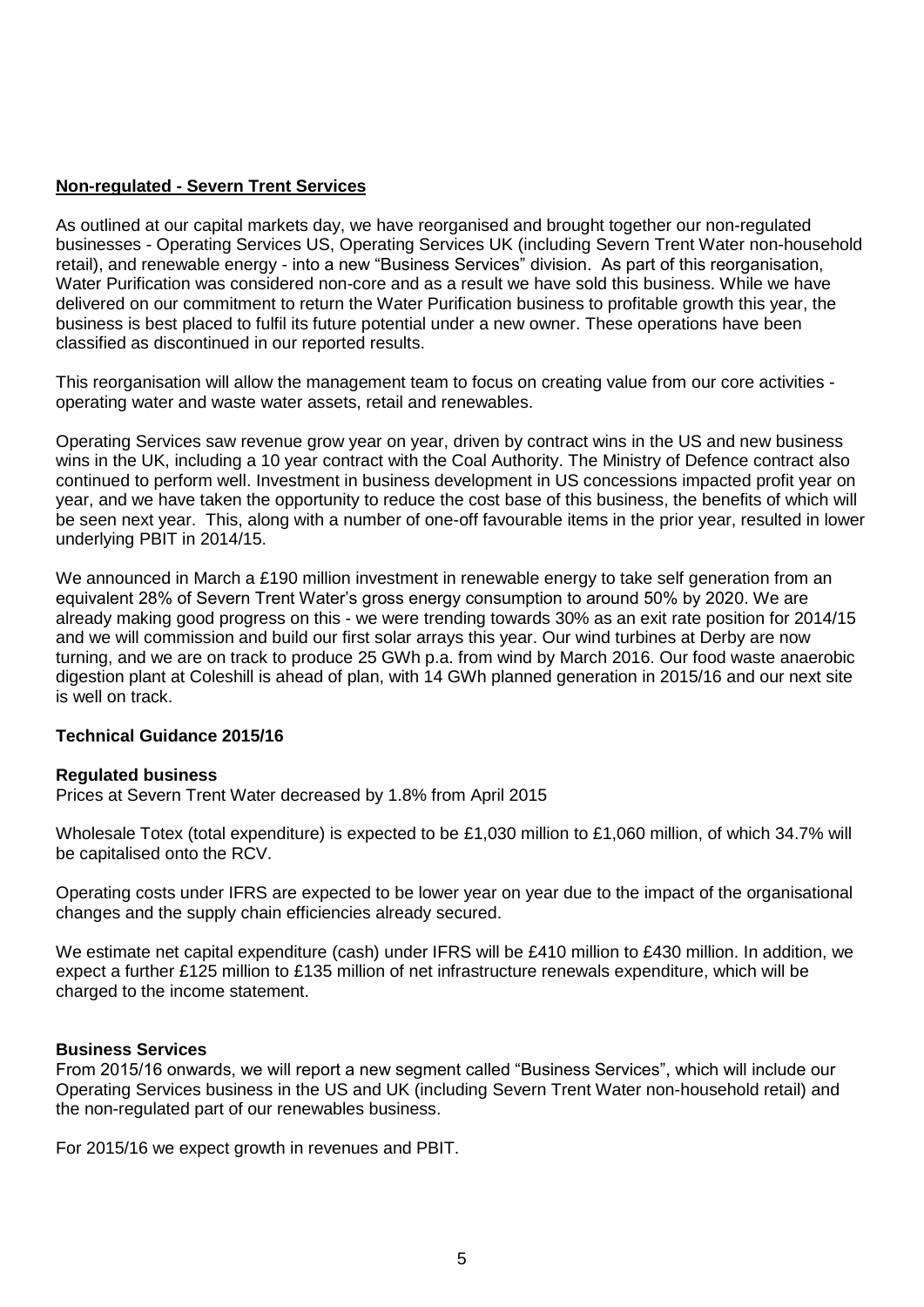## **Group**

The group interest charge is expected to be higher year on year, with lower average interest costs offset by a higher level of net debt.

The effective current tax rate for the group for 2015/16 is expected to be between 17% and 19%.

As announced on 28 January 2015 the dividend is set to be 80.66p for 2015/16. The Board's policy is then to grow the dividend annually by at least RPI until March 2020.

A Q1 trading update will be published on the date of our AGM, Wednesday 15 July 2015.

Severn Trent Plc will announce its Interim results for the period ending 30 September 2015 on 26 November 2015.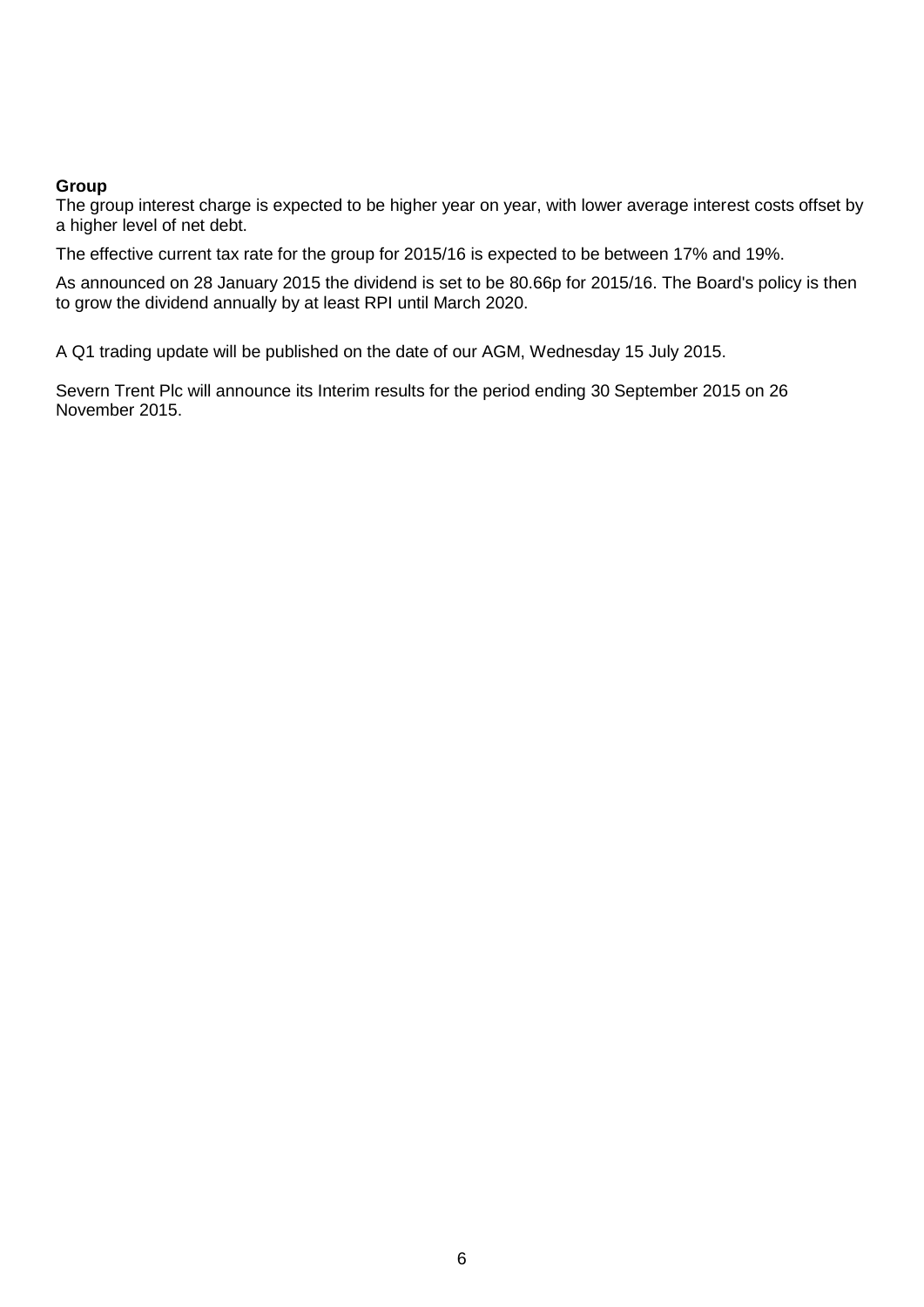# **Chief Financial Officer's Review**

The group has delivered a good financial performance in 2014/15, underpinned by continuing improvements and growth in our regulated business, and continued revenue growth in our non-regulated Severn Trent Services business.

On 13 May we announced the sale of our Water Purification business to Industrie De Nora. The disposal follows a successful turnaround of the business, and will enable our reorganised Business Services division to focus on its core strengths in water, waste, retail and renewables. The Water Purification business has been classified as a discontinued operation, and our prior year results have been restated to reflect this.

We made some important changes to our financing structure at the end of the year, to reduce short term financing risk and increase exposure to currently low floating interest rates. These included replacing our revolving credit facility with a new £900 million facility and negotiating and drawing down on a new £530 million EIB facility. In addition, we cancelled some floating to fixed interest rate swaps and purchased €183 million of our fixed rate €700 million Eurobond loan, due for repayment in March 2016, which resulted in a one time financing charge of £6.6 million in 2014/15. As a result, we have reduced the interest cost on £415 million of debt and swaps from an average interest rate of 5.1% to a floating rate, currently 1%. This has moved the proportion of our debt that is at floating rates to 10%, in line with our stated policy for AMP6 to increase the level of variable rate debt. Further details are set out in the Treasury management and liquidity section below.

A brief overview of our financial performance for the year is as follows:

Group turnover from continuing operations was £1,801.3 million (2013/14: £1,756.7 million), an increase of 2.5%.

Underlying PBIT<sup>1</sup> increased by 3.2% to £540.3 million (2013/14: £523.8 million).

Net exceptional charges before tax totalled £18.7 million (2013/14: £15.2 million).

Reported group  $PBIT<sup>1</sup>$  was £521.6 million (2013/14: £508.6 million).

Net finance costs were £240.0 million (2013/14: £247.9 million).

1 PBIT is profit before interest and tax; underlying PBIT excludes exceptional items as set out in note 3.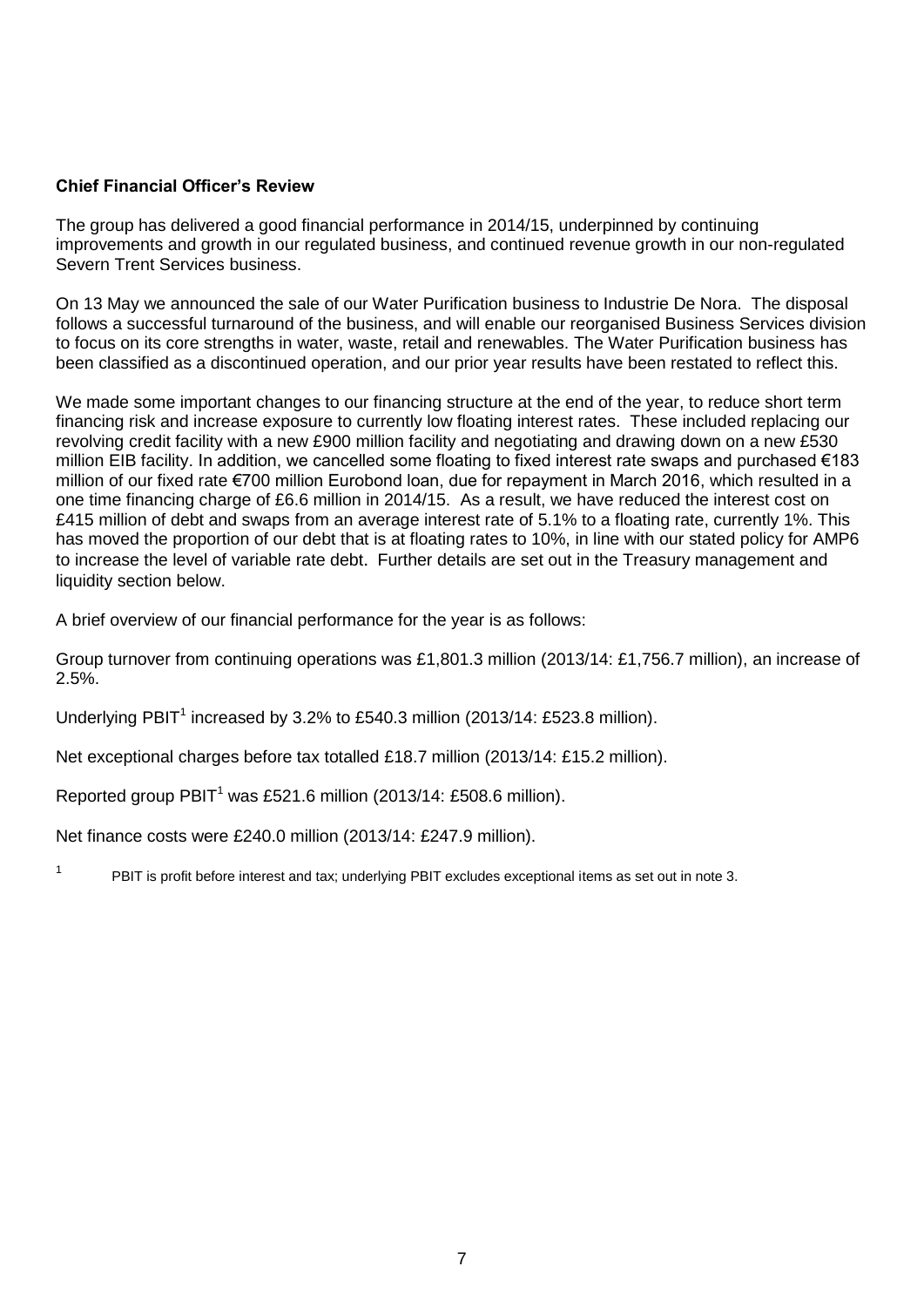## **Regulated - Severn Trent Water**

In Severn Trent Water, underlying PBIT increased by 3.9% to £539.0 million (2013/14: £518.6 million).

Turnover increased by £36.4 million, or 2.4% to £1,581.2 million as a result of price increases of 1.5% (£23.0 million); higher consumption from metered commercial customers (£1.9 million); growth, net of meter optants (£1.0 million) and other increases including tariff mix effects of £10.5 million.

Operating costs, excluding depreciation and infrastructure maintenance expenditure, increased in line with expectations by 3.1% to £619.1 million.

|                               | 2015   | 2014   |       | Increase/ (decrease) |
|-------------------------------|--------|--------|-------|----------------------|
|                               | £m     | £m     | £m    | %                    |
|                               |        |        |       |                      |
| Employee costs                | 248.4  | 242.0  | 6.4   | 2.6                  |
| Hired and contracted          | 163.8  | 154.1  | 9.7   | 6.3                  |
| Costs capitalised             | (92.4) | (92.6) | 0.2   | (0.2)                |
| Raw materials and consumables | 47.4   | 42.5   | 4.9   | 11.5                 |
| Power                         | 63.9   | 65.3   | (1.4) | (2.1)                |
| Bad debts                     | 28.4   | 31.3   | (2.9) | (9.3)                |
| Rates and service charges     | 113.2  | 112.3  | 0.9   | 0.8                  |
| Other                         | 46.4   | 45.4   | 1.0   | 2.2                  |
|                               | 619.1  | 600.3  | 18.8  | 3.1                  |

Employee costs were 2.6% higher, broadly in line with annual pay inflation. The benefits of the recent reorganisation, which included a reduction of 500 roles, will be seen from 2015/16. Hired and contracted costs were 6.3% higher as we invested in key operational areas, such as sewer blockages and mains cleaning, to make a fast start in AMP6. The benefits of this will flow through to 2015/16. Raw materials and consumables increased by £4.9 million due to inflation and additional spending on water quality improvements.

Power costs decreased by £1.4 million. We continue to make good progress on our renewable energy generation, and generated the equivalent of 28% of gross consumption from self generation in the year, providing an effective hedge against energy price volatility.

Bad debt charges improved to 2.0% of turnover (UK GAAP) - down from 2.2% in 2013/14 as we saw the benefit of improved collection of older household debt and a range of social tariffs which help customers pay their bills.

Depreciation increased by £2.7 million due to the growing asset base. Infrastructure maintenance expenditure declined £5.5 million due to operational efficiencies and programme phasing as we closed out AMP5.

We completed our planned capital programme for AMP5, investing £547.4 million (UK GAAP, net of grants and contributions) during the year. Included in this total was net infrastructure maintenance expenditure of £134.8 million, which is charged to the income statement under IFRS.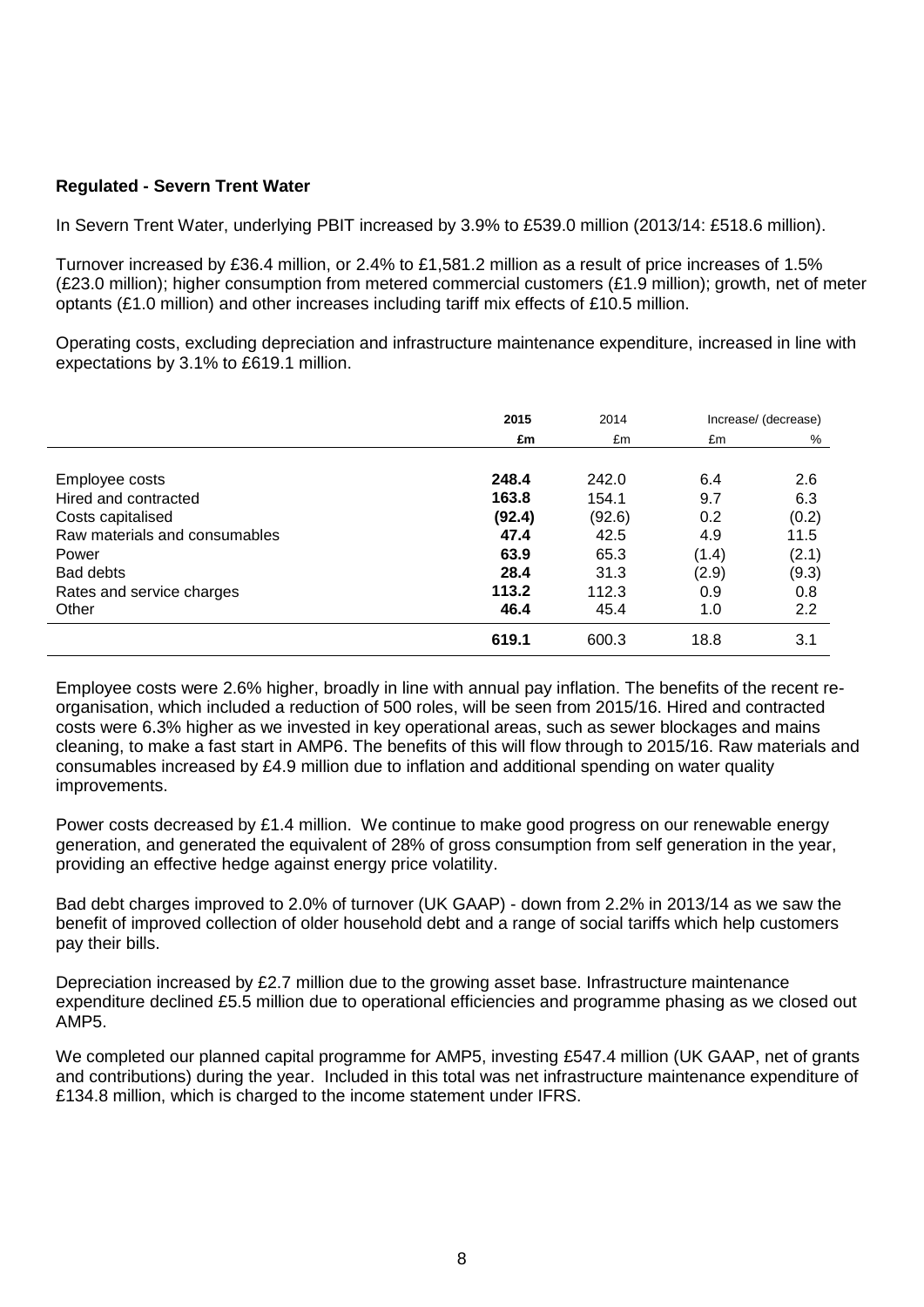## **Non-regulated – Severn Trent Services**

|                                      | 2015  | 2014<br>Restated | Increase/<br>(decrease) |
|--------------------------------------|-------|------------------|-------------------------|
|                                      | £m    | £m               | %                       |
| <b>Turnover</b>                      |       |                  |                         |
| Services as reported                 | 216.3 | 210.2            | 2.9%                    |
| Impact of exchange rate fluctuations |       | (3.5)            |                         |
| Like for like                        | 216.3 | 206.7            | 4.6%                    |
| <b>Underlying PBIT</b>               |       |                  |                         |
| Services as reported                 | 9.7   | 13.3             | (27.1%)                 |
| Like for like                        | 9.7   | 13.3             | (27.1%)                 |

The results above exclude the Water Purification business, which has been classified as a discontinued operation.

In Severn Trent Services we saw good growth in turnover, up 4.6% on a constant currency basis to £216.3 million.

Underlying PBIT was down £3.6 million to just under £10 million. This was due to business development investment in US concessions and a number of one off favourable items in the prior year.

## **Corporate and other**

Corporate overheads totalled £13.2 million (2013/14: £13.6 million). Our other businesses generated a net profit of £1.1 million (2013/14: £2.5 million).

## **Exceptional items before tax**

Net exceptional operating costs totalled £18.7 million (2013/14: £15.2 million) and included:

- In our regulated business:
	- $\circ$  £28.3 million of restructuring costs to transform the business for AMP6, reducing the cost base and de-layering the management levels; offset by
	- o £7.7 million of profit on disposal of property.
- In our non-regulated business:
	- $\circ$  £4.4 million of restructuring costs to prepare the business for retail competition in AMP6 and to reduce the cost base; offset by
	- $\circ$  The release of a £6.3 million provision previously made against accounts receivable in Italy.

## **Net finance costs**

The group's net finance costs were £240.0 million, down from £247.9 million in the prior year. The benefits of lower interest rates (in particular on our RPI-linked debt) were partially offset by higher levels of net debt.

In addition, in March 2015 the group reduced 2015/16 financing risk by purchasing approximately 26% of the €700 million, fixed rate Eurobond which is due for repayment in March 2016. This led to a charge of £6.6 million in finance costs.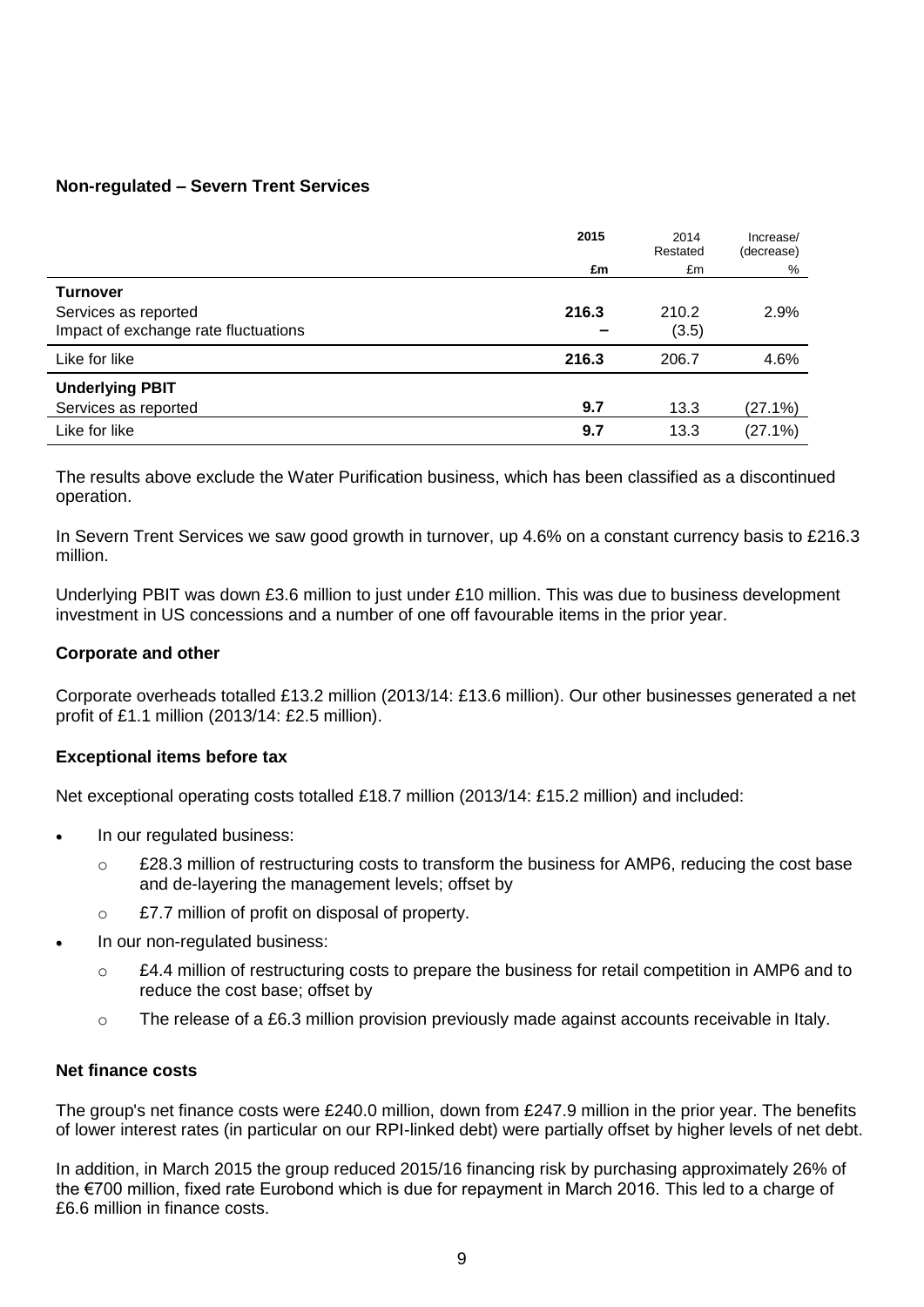# **Treasury management and liquidity**

The group's principal treasury management objectives are:

- to access a broad range of sources of finance to obtain both the quantum required and lowest cost compatible with the need for continued availability;
- to manage exposure to movements in interest rates to provide an appropriate degree of certainty as to its cost of funds;
- to minimise counterparty credit exposure risk;
- to provide the group with an appropriate degree of certainty as to its foreign exchange exposure;
- to maintain an investment grade credit rating; and
- to maintain a flexible and sustainable balance sheet structure.

In February and March 2015, the group took a number of financing steps in readiness for AMP6, aimed at reducing short term refinancing risk and increasing exposure to currently low floating interest rates. These steps included:

- Entering into a new £530 million, floating rate, nine year facility with the European Investment Bank. At 31 March 2015, £200 million of the facility had been drawn, with the balance drawn down in April 2015.
- On 31 March 2015 the group purchased €182.6 million of its €700 million Eurobond which is due for repayment in March 2016. On the same date the equivalent amount of the corresponding swap, paying fixed rate 6.325%, was cancelled.
- In March 2015 the group cancelled floating to fixed interest rate swaps with a notional principal amount of £275 million, for a cash payment of £139.2 million. The average fixed rate interest on the swaps was 5.2%. The cash payment was charged against the fair value liability on the balance sheet, and £11 million that had been recognised in reserves was recycled through the income statement.
- On 19 March 2015 the group amended and extended the revolving credit facility which was due to mature in October 2018. The new £900 million facility has a period of five years, with two one year extension options exercisable with lender consent. At 31 March 2015 £485 million of the facility was drawn.

The group continues to ensure it has adequate liquidity to support business requirements and provide headroom for downside risk. At 31 March 2015 the group had £176.7 million (2013/14: £123.2 million) in cash and cash equivalents and committed undrawn facilities amounting to £745 million (2013/14: £500 million).

The group is funded for its projected investment and cash flow needs up to at least July 2016.

Cash is invested in deposits with financial institutions benefiting from high credit ratings and the list of counterparties is reviewed regularly.

The group's policy for the management of interest rate risk requires that not less than 45% of the group's borrowings should be at fixed interest rates, or hedged through the use of interest rate swaps or forward rate agreements. Going forward, the group intends to manage its existing debt portfolio and future debt issuance to increase the proportion of debt which is at floating rates. At 31 March 2015, interest rates for 67% (2013/14: 77%) of the group's net debt of £4,752.6 million were at fixed rates of interest.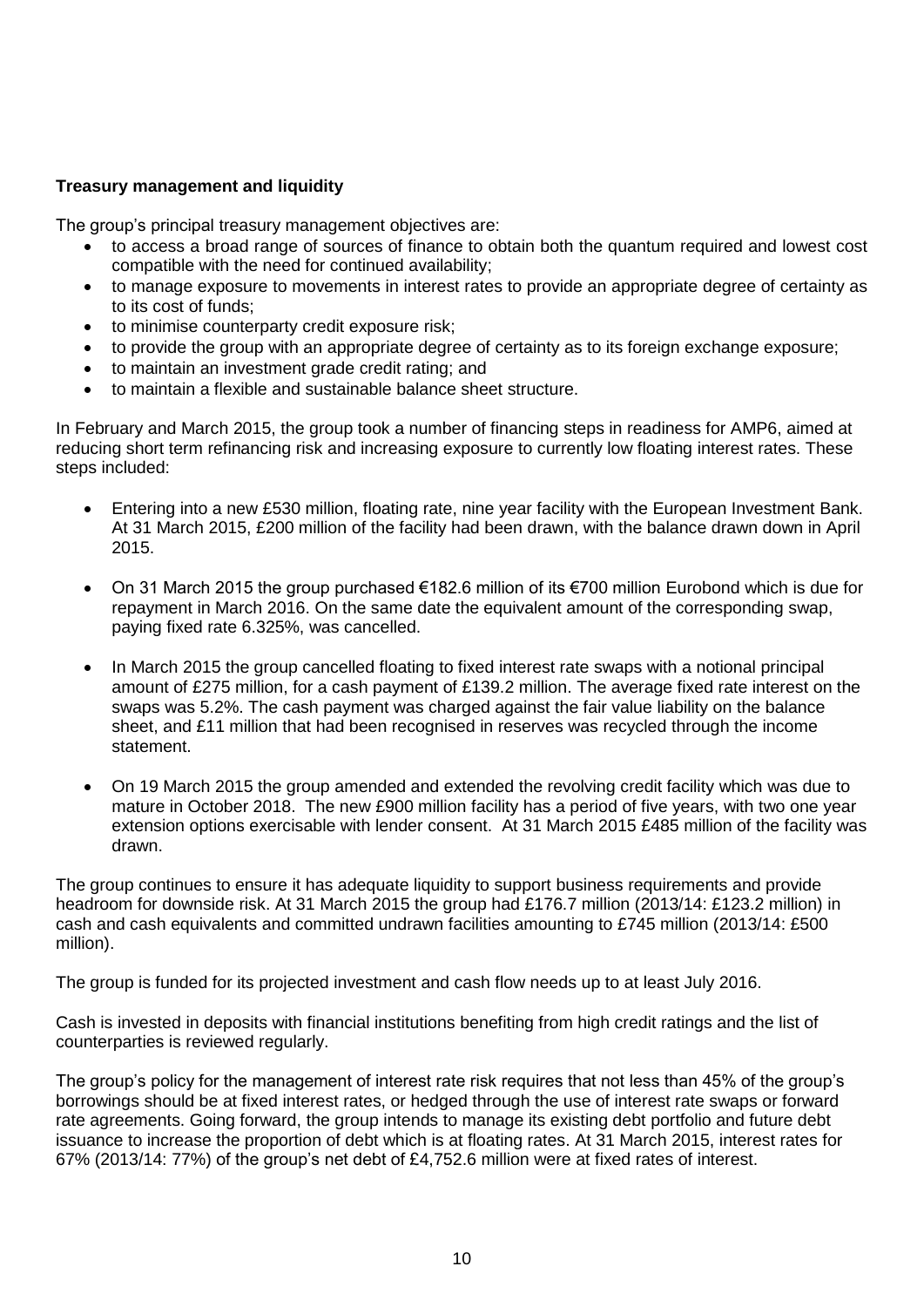The group uses financial derivatives solely to hedge risks associated with its normal business activities including:

- Exchange rate exposure on borrowings denominated in foreign currencies;
- Interest rate exposures on floating rate borrowings; and
- Exposures to increases in electricity prices.

Accounting rules require that these derivatives are revalued at each balance sheet date and, unless the criteria for cash flow hedge accounting are met, the changes in value are taken to the income statement. If the risk that is being hedged does not impact the income statement in the same period, then an accounting mismatch arises from the hedging activities and there is a net charge or credit to the income statement.

Derivatives are typically held to their full term and mismatches will net out over the life of the instrument. The changes in value that are recorded during the lives of the derivatives, unless crystallised, do not represent cash flows. Therefore the group presents adjusted earnings figures that exclude these non-cash items. In exceptional circumstances the group may terminate swap contracts before their maturity date. The payments or receipts arising from the cancellations are charged or credited against the liability or asset on the balance sheet, and amounts previously recognised in reserves are recycled through the income statement.

The group holds interest rate swaps with a net notional principal of £583.6 million and cross currency swaps with a net notional principal of £396.6 million which economically act to hedge the interest rate risk on floating rate debt or the exchange rate risk on certain foreign currency borrowings. However, the swaps do not meet the hedge accounting rules of IAS 39 and therefore the changes in fair value are taken to gains/(losses) on financial instruments in the income statement. During the year there was a charge of £183.4 million in relation to these instruments.

An analysis of the amounts charged to the income statement in the period is presented in note 5 to the financial statements.

The group manages its electricity costs through a combination of self generation, forward price contracts and financial derivatives. The group has fixed around 100% of the wholesale energy cost for the first two years of AMP6 and around 50% of the energy cost for the third year of AMP6.

The group's long term credit ratings are:

|                     | Severn    | Severn<br>Trent |
|---------------------|-----------|-----------------|
| Long term ratings   | Trent Plc | Water           |
| Moody's             | Baa1      | A3              |
| Standard and Poor's | BBB-      | BBB+            |

The outlook is stable for Standard and Poor's, negative for Moody's

## **Taxation**

The total tax charge for the year was £32.7 million (2013/14: credit of £152.9 million).

The current year tax charge for 2014/15 was £37.8 million (2013/14: £55.8 million before exceptional tax). The deferred tax credit was £5.1 million (2013/14: charge of £21.5 million before exceptional tax).

In the prior year there was an exceptional current tax credit of £59.2 million and an exceptional deferred tax credit of £171.0 million.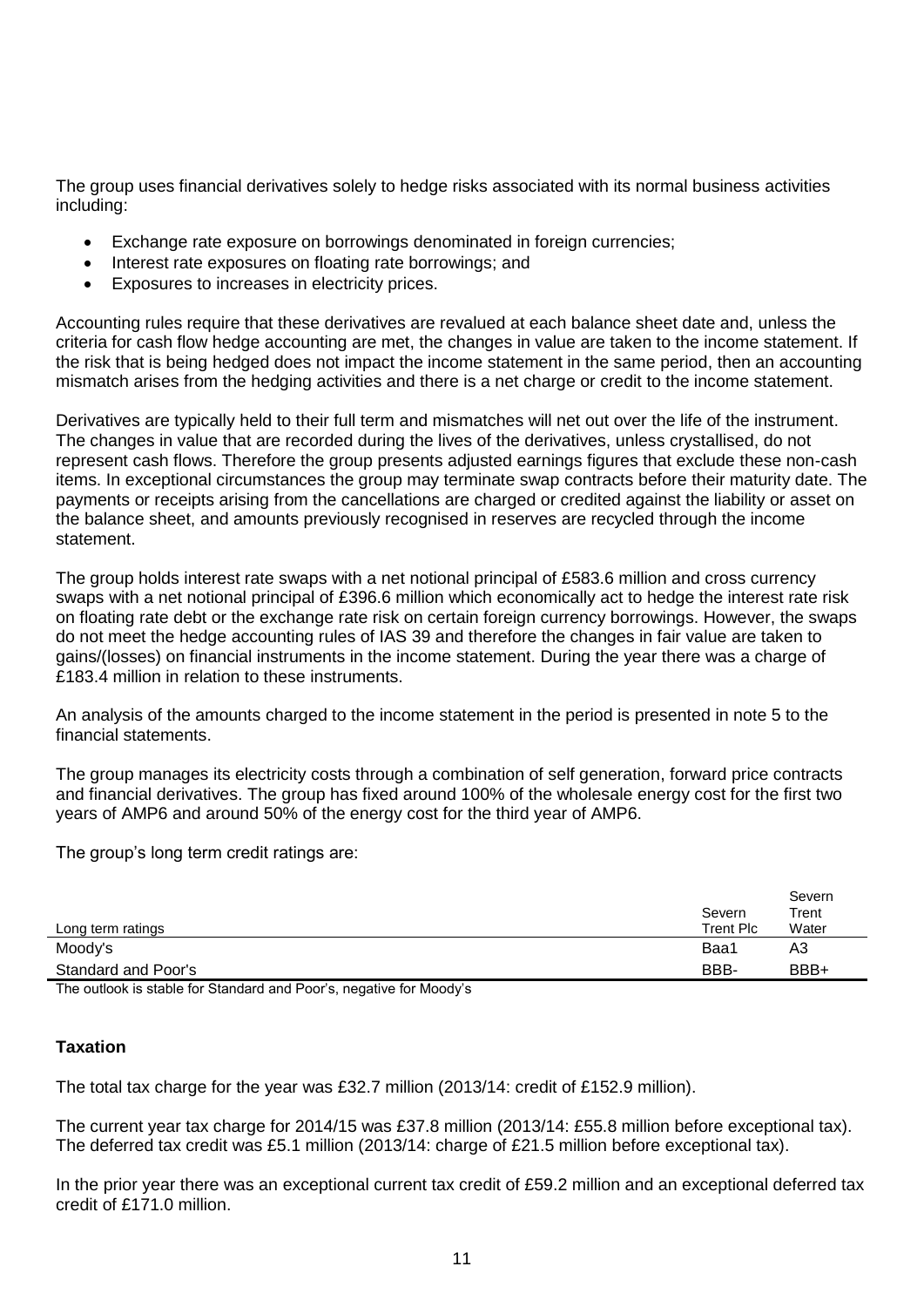See note 6 for further detail.

The underlying effective rate of current tax on continuing operations, excluding prior year credits, exceptional tax credits and tax on exceptional items and financial instruments, calculated on profit from continuing operations before tax, exceptional items before tax and gains/(losses) on financial instruments was 17.6% (2013/14: 17.3%).

We expect the effective rate of current tax, as defined above, for 2015/16 to be in the range of 17% to 19%.

## **Reported group profit for the period and earnings per share**

After a profit of £4.7 million (2013/14: loss of £36.9 million) from discontinued operations, reported group profit for the period was £120.2 million (2013/14: £434.9 million). The decrease was a result of a fair value loss on financial instruments, largely due to lower expectations for future interest rates, and an exceptional tax credit in the prior year which arose from an agreement with HMRC on a long standing discussion regarding overpayments of tax in prior periods.

Adjusted basic earnings per share (from continuing operations, before exceptional items, gains/(losses) on financial instruments, current tax on gains/(losses) on financial instruments and deferred tax) was 107.2 pence (2013/14: 92.5 pence) (see note 9). The main drivers of the increase were an increase in underlying PBIT, as described above, a lower interest charge due to lower RPI year on year, and a lower current tax charge arising from adjustments of prior year computations.

Basic earnings per share were 49.9 pence (2013/14: 182.1 pence).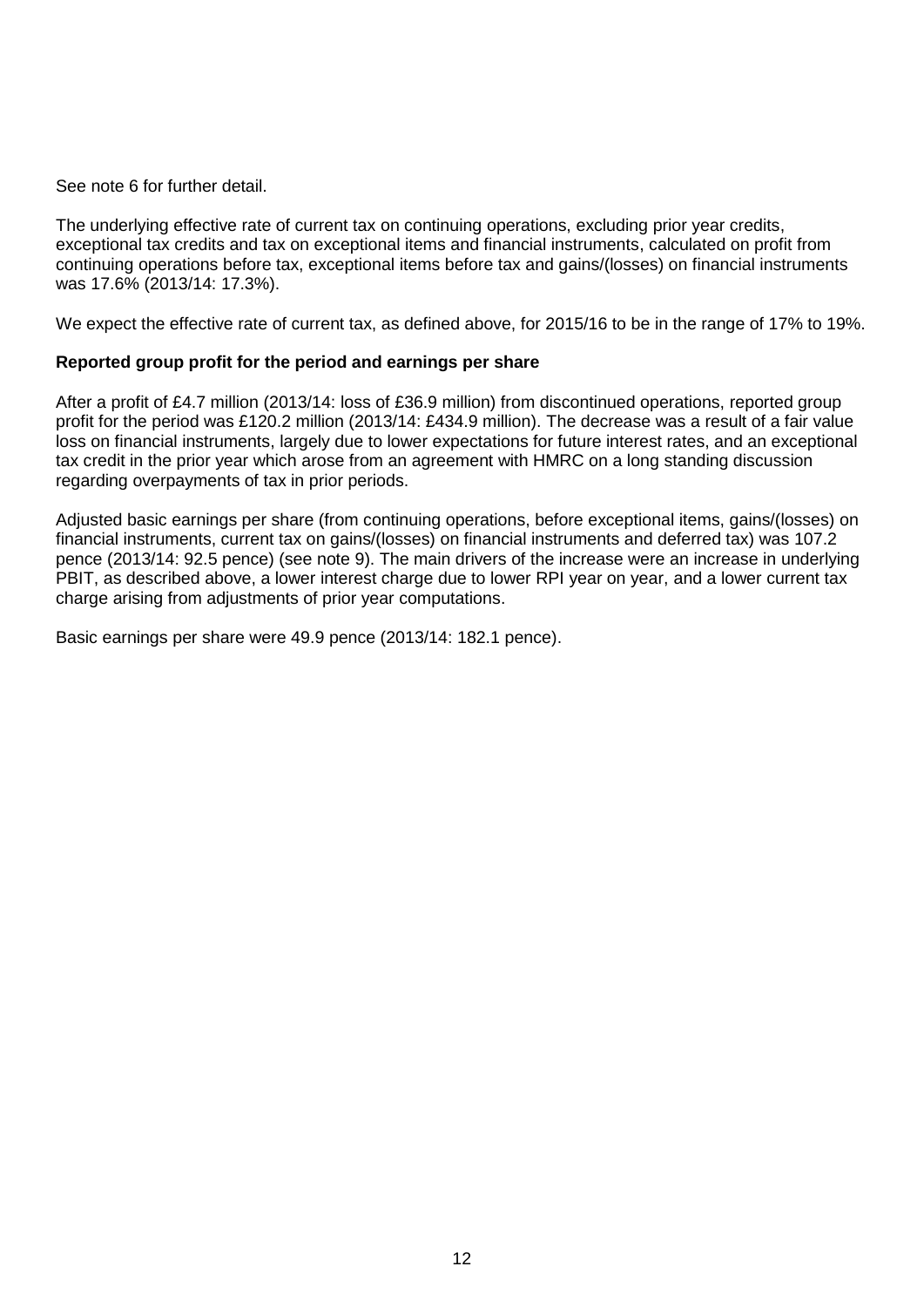## **Group cash flow**

|                                          | 2015            | 2014          |
|------------------------------------------|-----------------|---------------|
|                                          | £m              | £m            |
| Cash generated from operations           | 760.1           | 730.2         |
| Net capital expenditure                  | (416.1)         | (463.9)       |
| Net interest paid                        | (218.2)         | (204.5)       |
| Payment to close out interest rate swaps | (139.2)         |               |
| Tax (paid)/received<br>Other cash flows  | (28.6)<br>(1.4) | 27.2<br>(0.6) |
| Free cash flow                           | (43.4)          | 88.4          |
| Acquisitions and disposals               |                 | (11.4)        |
| <b>Dividends</b>                         | (196.9)         | (185.3)       |
| Net issue of shares                      | (16.7)          | 2.3           |
| Change in net debt from cash flows       | (257.0)         | (106.0)       |
| Non cash movements                       | (48.1)          | (44.2)        |
| Change in net debt                       | (305.1)         | (150.2)       |
| Net debt at 1 April                      | (4, 447.5)      | (4, 297.3)    |
| Net debt at 31 March                     | (4,752.6)       | (4, 447.5)    |
| Net debt comprises:                      |                 |               |
| Cash and cash equivalents                | 176.7           | 123.2         |
| <b>Bank loans</b>                        | (1, 279.2)      | (594.9)       |
| Other loans                              | (3,467.5)       | (3,826.0)     |
| Finance leases                           | (180.0)         | (201.2)       |
| Cross currency swaps                     | (2.6)           | 51.4          |
|                                          | (4,752.6)       | (4, 447.5)    |

Tax paid was £28.6 million (2013/14: received £27.2 million). The group has obtained agreement with HMRC to offset quarterly tax payments for the current year against a refund of overpayment of tax in prior periods, as outlined in the prior year results announcement.

Net debt at 31 March 2015 was £4,752.6 million (2013/14: £4,447.5 million). Balance sheet gearing (net debt/net debt plus equity) at the year end was 85.2% (2013/14: 80.3%). Net debt, expressed as a percentage of RCV at 31 March 2015 of £7,740 million was 61.4% (2013/14: 58.4%). The group's net interest charge, excluding gains/(losses) on financial instruments and net finance costs from pensions, was covered 3.5 times (2013/14: 3.3 times) by profit before interest, tax, depreciation and exceptional items, and 2.3 times (2013/14: 2.1 times) by underlying PBIT.

The fair value of net debt at 31 March 2015 is estimated to be £5,645.4 million (2013/14: £4,799.7 million) compared to the book value of £4,752.6 million (2013/14: £4,447.5 million). The difference between the book value and fair value of debt arises from fixed rate and index linked debt where the interest rate on the debt is higher than prevailing market rates at the year end.

## **Pensions**

The group operates two defined benefit pension schemes for its UK employees, of which the UK Severn Trent Pension Scheme (STPS) is by far the largest. The most recent formal triennial actuarial valuations and funding agreements were carried out as at 31 March 2013 for both schemes. As a result, deficit reduction contributions of £40 million in 2013/14, £35 million in 2014/15, £15 million in 2015/16 and £12 million per annum in subsequent years to 2024/25 were agreed. Further payments of £8 million per annum through an asset backed funding arrangement will also continue to 31 March 2032.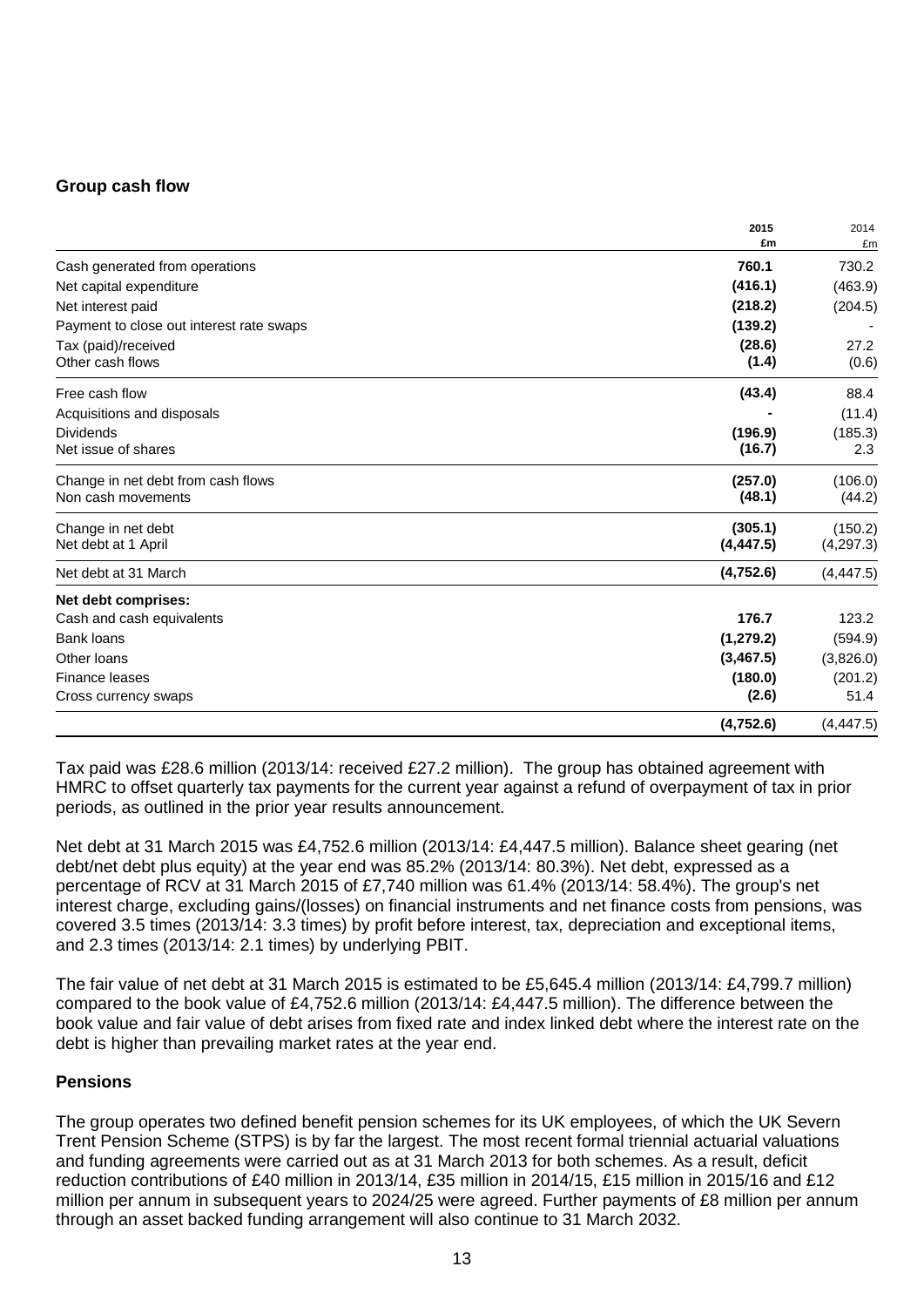As previously announced, the defined benefit schemes closed to future accrual on 31 March 2015. On 1 April 2015, members of the defined benefit schemes were transferred to the defined contribution Severn Trent Group Personal Pension Scheme, which was opened on 1 April 2012.

The key actuarial assumptions for the defined benefit schemes have been updated for these accounts. On an IAS 19 basis, the estimated net position of the schemes was a deficit of £468.9 million as at 31 March 2015. This compares to a deficit of £348.3 million as at 31 March 2014. The movements in the net deficit can be summarised as follows:

|                                                    | £m      |
|----------------------------------------------------|---------|
| Present value at 1 April 2014                      | (348.3) |
| Change in actuarial assumptions                    | (336.8) |
| Asset outperformance                               | 193.4   |
| Contributions in excess of income statement charge | 22.8    |
| Present value at 31 March 2015                     | (468.9) |

The funding level has decreased to 81.7% (2013/14: 84.0%).

## **Exchange rates**

The trading results of overseas subsidiaries are translated to sterling at the average rate of exchange ruling during the period and their net assets are translated at the closing rate on the balance sheet date. The impact of changing exchange rates on net assets was immaterial. Details of the impact of changing exchange rates on turnover and underlying PBIT are set out in the commentary on Severn Trent Services above.

## **Dividend**

In line with its AMP5 policy of increasing the dividend by RPI+3% until March 2015, using November RPI of the prior year, the board has proposed a final ordinary dividend of 50.94 pence (2013/14: 48.24 pence). This would give a total ordinary dividend for the year of 84.90 pence, an increase of 5.6% over the 2013/14 total ordinary dividend of 80.40 pence. The final ordinary dividend is payable on 24 July 2015 to shareholders on the register at 19 June 2015.

## **Regulatory Update**

We continue to engage in the regulatory debate. We are collaborating constructively on Water 2020, the body that debates future reform and we are working with Ofwat, through an industry working group, on various position papers covering RPI/CPI, RCV allocation and access pricing.

We also work closely with other companies on thought leadership issues – for example, our recent report with Wessex Water and South West Water on catchment management and contestable catchment services.

We are fully engaged with Defra and Ofwat to make the implementation of the Water Act successful. We have seconded our people to support the Open Water programme and are active on various technical working groups to define the evolving detail of how the non retail household market will work from 2017.

We are engaging constructively with the Welsh government on Silk Commission proposals for devolving water policy.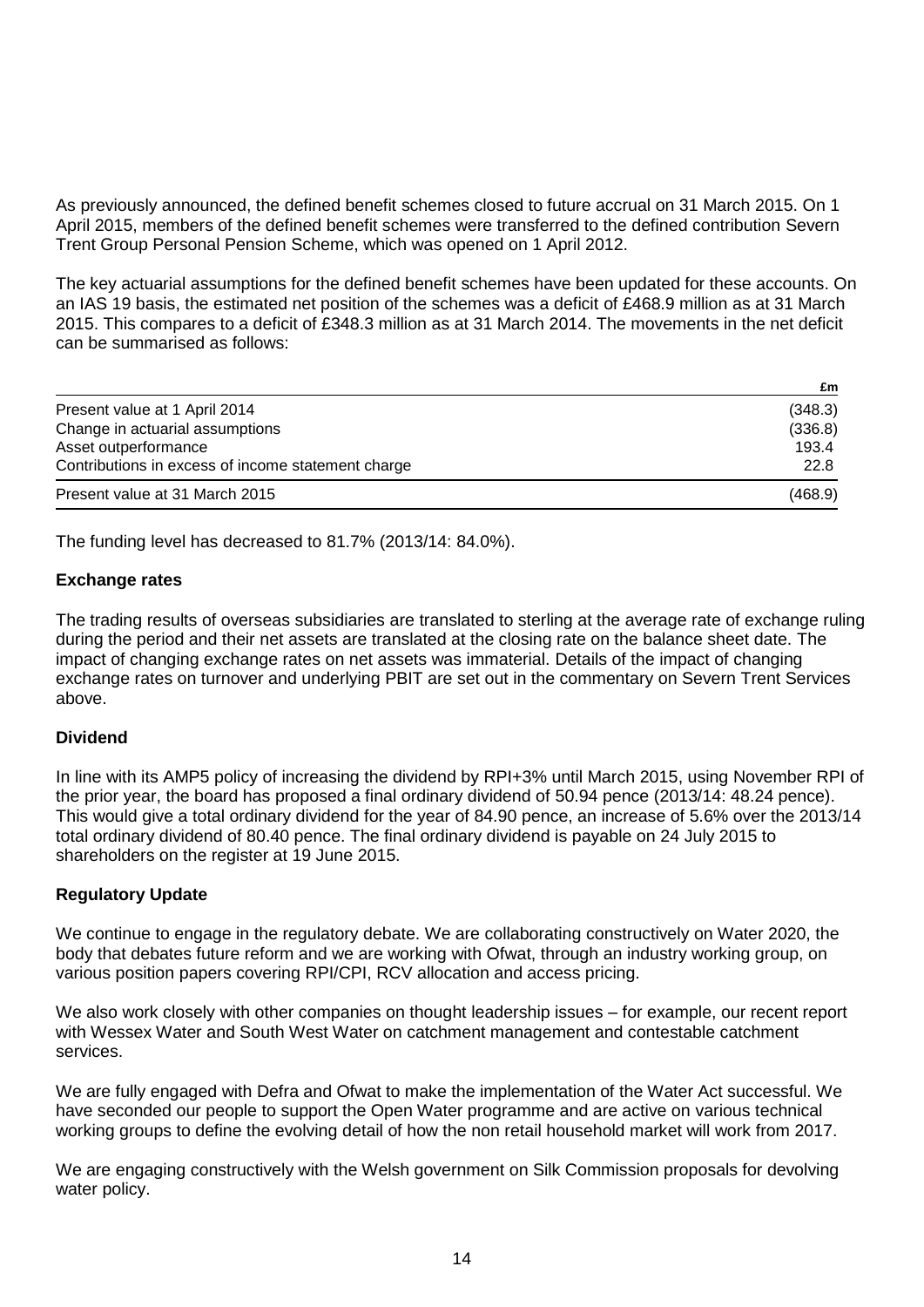On 25 March Ofwat published its consultation on the "PR14 reconciliation rulebook". The reconciliation rulebook seeks to explain how Ofwat will take into account performance over 2015-20, along with those factors not reconciled from the 2009 price review (PR09), at the 2019 price review (PR19). We disagree with Ofwat's proposed methodology, and believe no overnight adjustment to RCV is warranted in March 2020. We have submitted our representations on this issue and await Ofwat's conclusions.

# **Principal risks and uncertainties**

The board considers the principal risks and uncertainties affecting the business activities of the group to be those detailed below:

## **Customer Perception:**

- Effectively improving and maintaining our levels of customer service in order to deliver what our customers tell us they want.
- Taking full advantage of the opportunities presented by the opening up of the business retail market to competition.

# **Legal and Regulatory Environment:**

- Effectively anticipating and/or influencing future developments in the UK Water industry in order for our business plans to remain sustainable.
- The regulatory landscape is complex and subject to on-going change. There is a risk that processes may fail or that our processes may not effectively keep pace with changes in legislation, leading to the risk of non-compliance.

## **Operations, assets and people:**

- Loss of data or interruptions to our key business systems as a result of cyber threats.
- Achieving all our regulatory targets from Ofwat in relation to ongoing operational performance of our assets failure of which may result in regulatory penalties.
- Inability to provide a continuous supply of quality water to large populations within our area, or asset failure resulting in damage to third party property or in injury to an employee, contractor, customer or member of the public.

## **Financial risks:**

 Changing demographics and fluctuations in the investment market may affect our ability to fund pensions promises sustainably.

## **Further information**

For further information, including the group's preliminary results presentation, see the Severn Trent website (www.severntrent.com).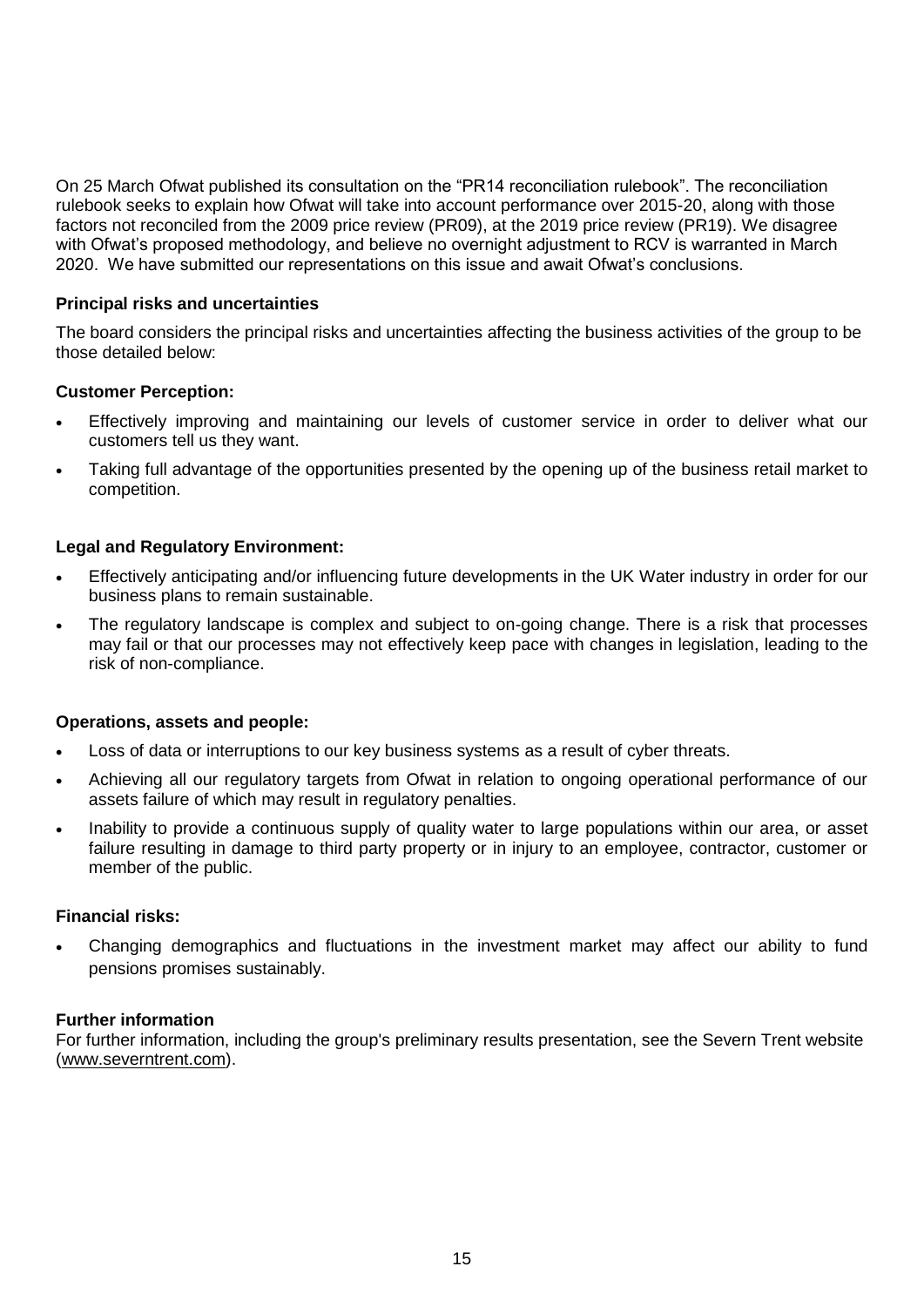## **Consolidated income statement**

|                                                                                              |                | 2015           | 2014           |
|----------------------------------------------------------------------------------------------|----------------|----------------|----------------|
|                                                                                              | <b>Notes</b>   | £m             | Restated<br>£m |
| Turnover                                                                                     | 2              | 1,801.3        | 1,756.7        |
| Operating costs before exceptional items                                                     |                | (1,261.0)      | (1,232.9)      |
| Exceptional operating costs                                                                  | 3              | (18.7)         | (15.2)         |
| <b>Total operating costs</b>                                                                 |                | (1, 279.7)     | (1,248.1)      |
| Profit before interest, tax and exceptional items                                            | $\overline{2}$ | 540.3          | 523.8          |
| Exceptional items before interest and tax                                                    | 3              | (18.7)         | (15.2)         |
| Profit before interest and tax                                                               |                | 521.6          | 508.6          |
| Finance income                                                                               | 4              | 81.7           | 80.8           |
| Finance costs                                                                                | 4              | (321.7)        | (328.7)        |
| Net finance costs                                                                            | 4              | (240.0)        | (247.9)        |
| (Losses)/gains on financial instruments<br>Share of results of associates and joint ventures | 5              | (133.5)<br>0.1 | 58.0<br>0.2    |
| Profit before tax, (losses)/gains on financial instruments and exceptional items             |                | 300.4          | 276.1          |
| Exceptional items before tax                                                                 | 3              | (18.7)         | (15.2)         |
| (Losses)/gains on financial instruments                                                      | 5              | (133.5)        | 58.0           |
| Profit on ordinary activities before taxation                                                |                | 148.2          | 318.9          |
| Current tax excluding exceptional credit                                                     | 6              | (37.8)         | (55.8)         |
| Deferred tax excluding exceptional credit                                                    | 6              | 5.1            | (21.5)         |
| Exceptional tax credit                                                                       | 6              |                | 230.2          |
| Total taxation on profit on ordinary activities                                              | 6              | (32.7)         | 152.9          |
| Profit for the year from continuing operations                                               |                | 115.5          | 471.8          |
| Profit/(loss) for the year from discontinued operations                                      | 8              | 4.7            | (36.9)         |
| <b>Profit for the year</b>                                                                   |                | 120.2          | 434.9          |
| Attributable to:                                                                             |                |                |                |
| Owners of the company                                                                        |                | 119.1          | 433.8          |
| Non-controlling interests                                                                    |                | 1.1            | 1.1            |
|                                                                                              |                | 120.2          | 434.9          |
| Earnings per share (pence)                                                                   |                |                |                |
| From continuing operations                                                                   |                |                |                |
| <b>Basic</b><br><b>Diluted</b>                                                               | 9<br>9         | 48.3<br>48.1   | 198.5<br>197.6 |
| From continuing and discontinued operations                                                  |                |                |                |
| <b>Basic</b><br><b>Diluted</b>                                                               | 9<br>9         | 49.9<br>49.6   | 182.1<br>181.3 |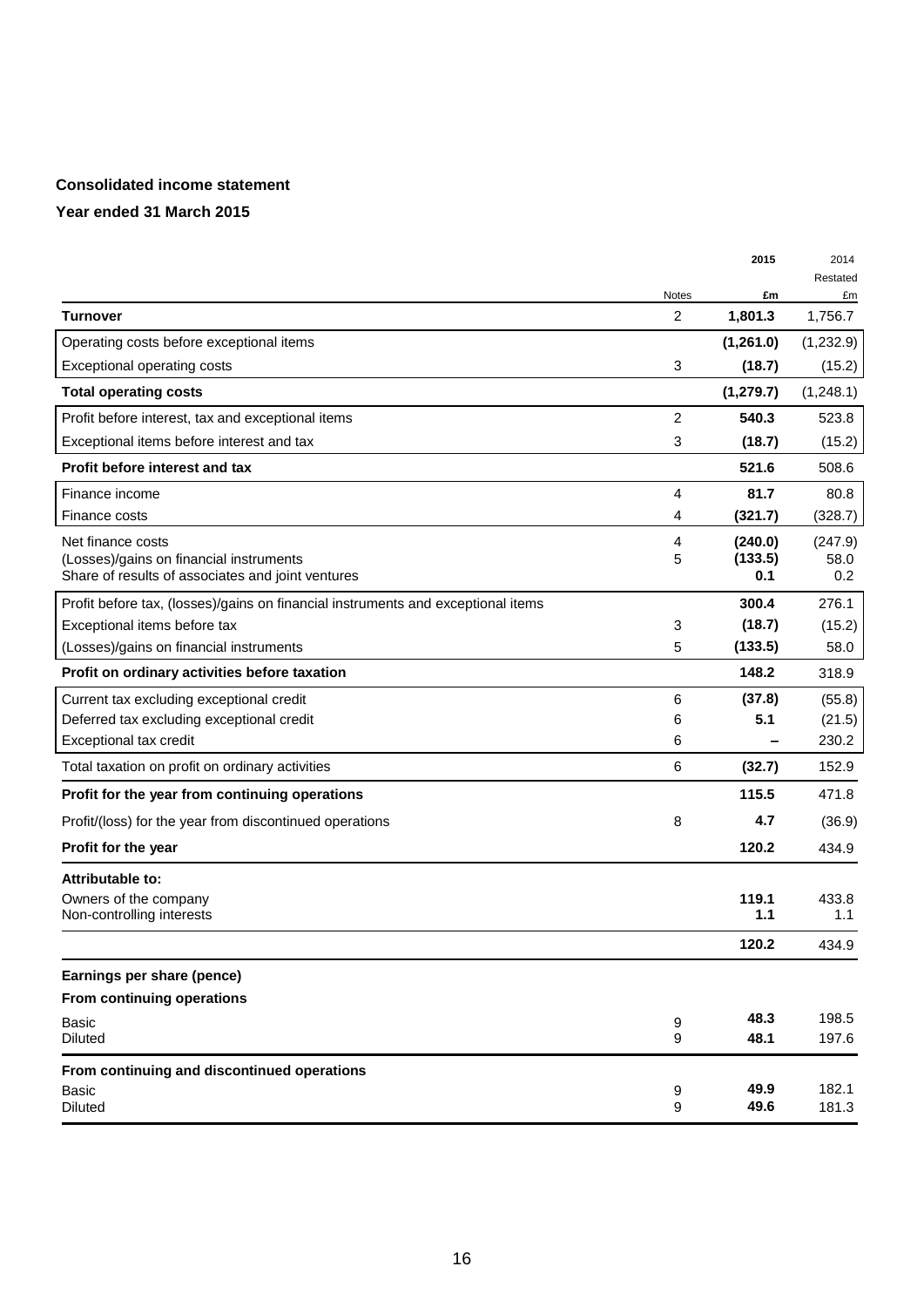# **Consolidated statement of comprehensive income**

|                                                                             | 2015    | 2014   |
|-----------------------------------------------------------------------------|---------|--------|
|                                                                             | £m      | £m     |
| Profit for the year                                                         | 120.2   | 434.9  |
| Other comprehensive loss                                                    |         |        |
| Items that will not be reclassified to the income statement:                |         |        |
| Net actuarial (loss)/gain on defined benefit pension schemes                | (143.4) | 3.7    |
| Tax on net actuarial loss/gain                                              | 28.8    | (0.8)  |
| Deferred tax arising on change of rate                                      |         | (12.3) |
|                                                                             | (114.6) | (9.4)  |
| Items that may be reclassified to the income statement:                     |         |        |
| (Loss)/gain on cash flow hedges                                             | (13.8)  | 15.1   |
| Deferred tax on loss/gain on cash flow hedges                               | 2.8     | (3.0)  |
| Amounts on cash flow hedges transferred to the income statement in the year | 23.6    | 8.1    |
| Deferred tax on transfers to income statement                               | (4.7)   | (1.6)  |
| Exchange movement on translation of overseas results and net assets         | 8.9     | (9.7)  |
|                                                                             | 16.8    | 8.9    |
| Other comprehensive loss for the year                                       | (97.8)  | (0.5)  |
| Total comprehensive income for the year                                     | 22.4    | 434.4  |
| Attributable to:                                                            |         |        |
| Owners of the company                                                       | 19.6    | 434.3  |
| Non-controlling interests                                                   | 2.8     | 0.1    |
|                                                                             | 22.4    | 434.4  |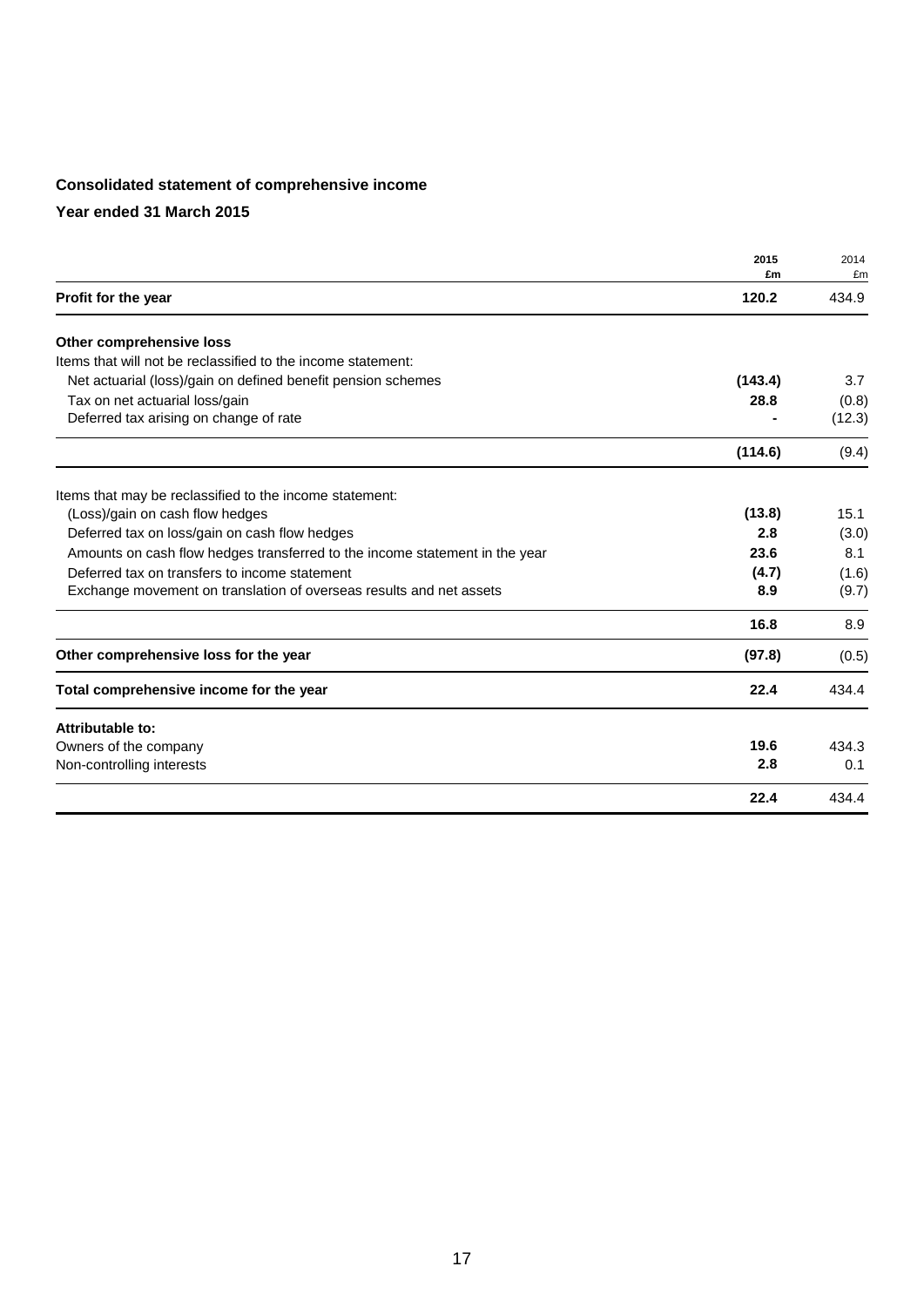# **Consolidated statement of changes in equity**

|                                                                               | Equity attributable to owners of the company |                               |                          |                            |             |                                        |                              |
|-------------------------------------------------------------------------------|----------------------------------------------|-------------------------------|--------------------------|----------------------------|-------------|----------------------------------------|------------------------------|
|                                                                               | Share<br>capital<br>£m                       | <b>Share</b><br>premium<br>£m | Other<br>reserves<br>£m  | Retained<br>earnings<br>£m | Total<br>£m | Non-<br>controlling<br>interests<br>£m | <b>Total</b><br>equity<br>£m |
| At 1 April 2013                                                               | 233.3                                        | 89.7                          | 72.3                     | 437.9                      | 833.2       | 10.8                                   | 844.0                        |
| Profit for the period                                                         |                                              |                               |                          | 433.8                      | 433.8       | 1.1                                    | 434.9                        |
| Gains on cash flow hedges                                                     |                                              |                               | 15.1                     |                            | 15.1        |                                        | 15.1                         |
| Deferred tax on gains on cash flow hedges                                     |                                              | —                             | (3.0)                    |                            | (3.0)       | —                                      | (3.0)                        |
| Amounts on cash flow hedges transferred to<br>the income statement            |                                              |                               | 8.1                      |                            | 8.1         | —                                      | 8.1                          |
| Deferred tax on transfers to the income<br>statement                          |                                              |                               | (1.6)                    | -                          | (1.6)       |                                        | (1.6)                        |
| Exchange movement on translation of                                           |                                              |                               |                          |                            |             |                                        |                              |
| overseas results and net assets                                               |                                              |                               | (8.7)                    |                            | (8.7)       | (1.0)                                  | (9.7)                        |
| Actuarial gains                                                               |                                              |                               |                          | 3.7                        | 3.7         |                                        | 3.7                          |
| Tax on actuarial gains                                                        |                                              |                               |                          | (0.8)                      | (0.8)       |                                        | (0.8)                        |
| Deferred tax arising from rate change                                         | $\overline{\phantom{0}}$                     |                               | $\overline{\phantom{m}}$ | (12.3)                     | (12.3)      | -                                      | (12.3)                       |
| Total comprehensive income for the period                                     |                                              |                               | 9.9                      | 424.4                      | 434.3       | 0.1                                    | 434.4                        |
| Share options and LTIPs                                                       |                                              |                               |                          |                            |             |                                        |                              |
| - proceeds from shares issued                                                 | 0.6                                          | 4.5                           |                          |                            | 5.1         |                                        | 5.1                          |
| - value of employees' services                                                |                                              |                               |                          | 5.8                        | 5.8         |                                        | 5.8                          |
| - own shares purchased                                                        |                                              |                               |                          | (2.8)                      | (2.8)       | -                                      | (2.8)                        |
| Current tax on share based payments<br>Adjustment arising from change in non- |                                              |                               |                          | 1.0                        | 1.0         |                                        | 1.0                          |
| controlling interest                                                          |                                              |                               |                          | (13.7)                     | (13.7)      | 2.2                                    | (11.5)                       |
| Dividends paid                                                                |                                              |                               | $\qquad \qquad -$        | (185.3)                    | (185.3)     | (0.6)                                  | (185.9)                      |
| At 31 March 2014                                                              | 233.9                                        | 94.2                          | 82.2                     | 667.3                      | 1,077.6     | 12.5                                   | 1,090.1                      |
| Profit for the period                                                         |                                              | $\equiv$                      |                          | 119.1                      | 119.1       | 1.1                                    | 120.2                        |
| Losses on cash flow hedges                                                    |                                              |                               | (13.8)                   |                            | (13.8)      |                                        | (13.8)                       |
| Deferred tax on losses on cash flow hedges                                    |                                              |                               | 2.8                      |                            | 2.8         |                                        | 2.8                          |
| Amounts on cash flow hedges transferred to<br>the income statement            |                                              |                               | 23.6                     |                            | 23.6        |                                        | 23.6                         |
| Deferred tax on transfers to the income                                       |                                              |                               |                          |                            |             |                                        |                              |
| statement                                                                     |                                              |                               | (4.7)                    |                            | (4.7)       |                                        | (4.7)                        |
| Exchange movement on translation of<br>overseas results and net assets        |                                              |                               | 7.2                      |                            | 7.2         | 1.7                                    | 8.9                          |
| <b>Actuarial losses</b>                                                       |                                              |                               |                          | (143.4)                    | (143.4)     |                                        | (143.4)                      |
| Tax on actuarial losses                                                       |                                              |                               |                          | 28.8                       | 28.8        | -                                      | 28.8                         |
| Total comprehensive income for the period<br>Share options and LTIPs          |                                              |                               | 15.1                     | 4.5                        | 19.6        | 2.8                                    | 22.4                         |
| - proceeds from shares issued                                                 | 0.7                                          | 6.0                           |                          |                            | 6.7         |                                        | 6.7                          |
| - value of employees' services                                                |                                              |                               |                          | 7.7                        | 7.7         |                                        | 7.7                          |
| - own shares purchased                                                        |                                              |                               |                          | (5.9)                      | (5.9)       |                                        | (5.9)                        |
| Current tax on share based payments                                           |                                              |                               |                          | 0.7                        | 0.7         |                                        | 0.7                          |
| Deferred tax on share based payments                                          |                                              |                               |                          | (0.1)                      | (0.1)       | —                                      | (0.1)                        |
| Share buy back                                                                |                                              |                               |                          | (100.0)                    | (100.0)     | -                                      | (100.0)                      |
| Share cancellation                                                            | (0.9)                                        |                               | 0.9                      |                            |             |                                        |                              |
| Transfer                                                                      |                                              |                               |                          | 0.5                        | 0.5         | (0.5)                                  |                              |
| Dividends paid                                                                |                                              |                               | $\overline{\phantom{m}}$ | (196.9)                    | (196.9)     | (1.4)                                  | (198.3)                      |
| At 31 March 2015                                                              | 233.7                                        | 100.2                         | 98.2                     | 377.8                      | 809.9       | 13.4                                   | 823.3                        |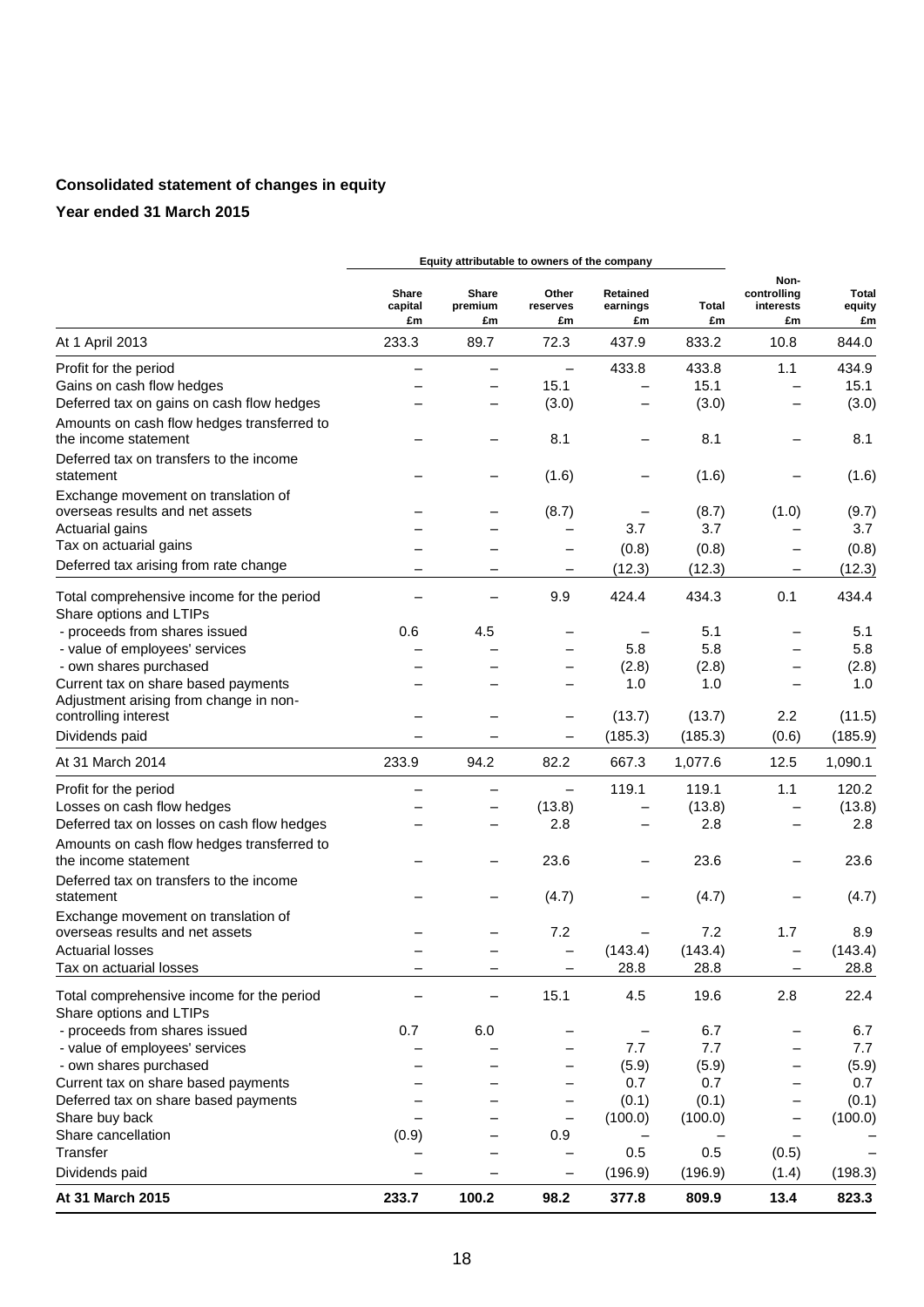## **Consolidated balance sheet**

## **At 31 March 2015**

|                                                       |      | 2015       | 2014       |
|-------------------------------------------------------|------|------------|------------|
|                                                       | Note | £m         | £m         |
| <b>Non-current assets</b>                             |      |            |            |
| Goodwill                                              |      | 14.3       | 14.8       |
| Other intangible assets                               |      | 66.7       | 80.2       |
| Property, plant and equipment                         |      | 7,239.8    | 7,023.5    |
| Interests in joint ventures and associates            |      | 4.6        | 5.2        |
| Derivative financial assets                           |      | 13.5       | 72.4       |
| Available for sale financial assets                   |      | 0.1        | 0.1        |
|                                                       |      | 7,339.0    | 7,196.2    |
| <b>Current assets</b>                                 |      |            |            |
| Inventory                                             |      | 16.7       | 27.2       |
| Trade and other receivables                           |      | 492.0      | 513.2      |
| Current tax receivable                                |      | 11.2       | 16.5       |
| Derivative financial assets                           |      | 13.5       | 12.9       |
| Cash and cash equivalents                             |      | 176.7      | 123.2      |
| Assets held for sale                                  | 8    | 107.9      |            |
|                                                       |      | 818.0      | 693.0      |
| <b>Total assets</b>                                   |      | 8,157.0    | 7,889.2    |
|                                                       |      |            |            |
| <b>Current liabilities</b>                            |      |            |            |
| <b>Borrowings</b><br>Derivative financial liabilities |      | (463.0)    | (206.1)    |
|                                                       |      | (32.2)     | (24.8)     |
| Trade and other payables                              |      | (494.0)    | (412.7)    |
| Provisions for liabilities and charges                |      | (15.9)     | (12.1)     |
| Liabilities associated with assets held for sale      | 8    | (35.3)     |            |
|                                                       |      | (1,040.4)  | (655.7)    |
| <b>Non-current liabilities</b>                        |      |            |            |
| Borrowings                                            |      | (4, 463.7) | (4, 416.0) |
| Derivative financial liabilities                      |      | (175.1)    | (206.2)    |
| Trade and other payables                              |      | (542.0)    | (492.4)    |
| Deferred tax                                          |      | (625.1)    | (654.0)    |
| Retirement benefit obligations                        | 10   | (468.9)    | (348.3)    |
| Provisions for liabilities and charges                |      | (18.5)     | (26.5)     |
|                                                       |      | (6, 293.3) | (6, 143.4) |
| <b>Total liabilities</b>                              |      | (7, 333.7) | (6,799.1)  |
| <b>Net assets</b>                                     |      | 823.3      | 1,090.1    |
| <b>Equity</b>                                         |      |            |            |
| Called up share capital                               |      | 233.7      | 233.9      |
| Share premium account                                 |      | 100.2      | 94.2       |
| Other reserves                                        |      | 98.2       | 82.2       |
| Retained earnings                                     |      | 377.8      | 667.3      |
| Equity attributable to owners of the company          |      | 809.9      | 1,077.6    |
| Non-controlling interests                             |      | 13.4       | 12.5       |
| <b>Total equity</b>                                   |      | 823.3      | 1,090.1    |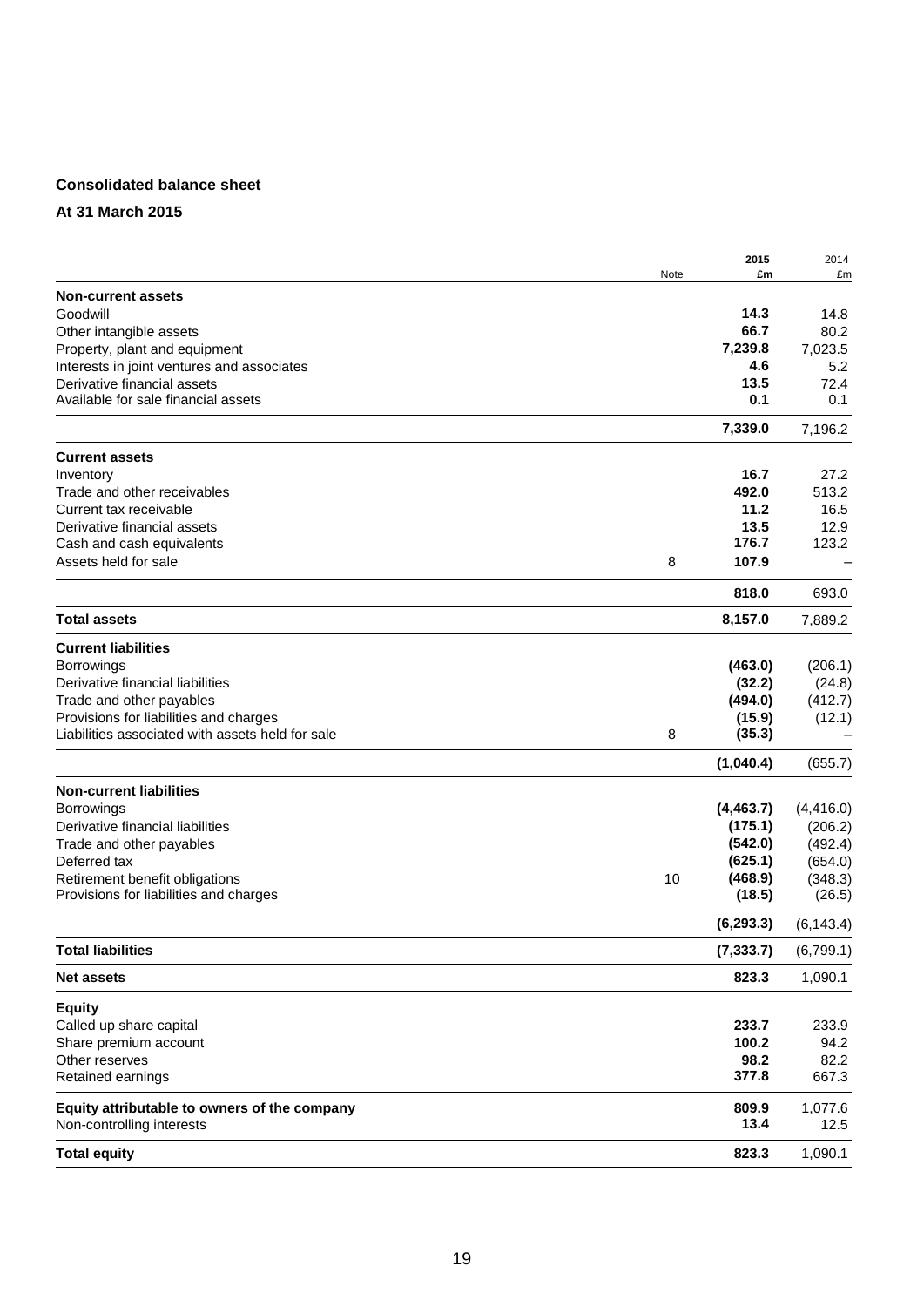## **Consolidated cash flow statement**

|                                                                             | Note | 2015<br>£m      | 2014<br>£m    |
|-----------------------------------------------------------------------------|------|-----------------|---------------|
| Cash generated from operations<br>Tax (paid)/received                       | 11   | 760.1<br>(28.6) | 730.2<br>27.2 |
| Net cash generated from operating activities                                |      | 731.5           | 757.4         |
| <b>Investing activities</b>                                                 |      |                 |               |
| Interest received                                                           |      | 1.8             | 6.5           |
| Acquisition of non-controlling interests                                    |      |                 | (11.4)        |
| Proceeds on disposal of property, plant and equipment and intangible assets |      | 11.6            | 10.3          |
| Purchases of intangible assets                                              |      | (17.7)          | (13.9)        |
| Purchases of property, plant and equipment                                  |      | (446.2)         | (490.6)       |
| Contributions and grants received                                           |      | 36.2            | 30.3          |
| Net cash used in investing activities                                       |      | (414.3)         | (468.8)       |
| <b>Financing activities</b>                                                 |      |                 |               |
| Interest paid                                                               |      | (213.1)         | (206.9)       |
| Payments to close out interest rate swaps                                   |      | (139.2)         |               |
| Interest element of finance lease payments                                  |      | (6.9)           | (4.2)         |
| Dividends paid to owners of the company                                     |      | (196.9)         | (185.3)       |
| Dividends paid to non-controlling interests                                 |      | (1.4)           | (0.6)         |
| Repayments of borrowings                                                    |      | (334.2)         | (172.4)       |
| Repayments of obligations under finance leases                              |      | (21.2)          | (0.4)         |
| New loans raised                                                            |      | 685.0           | 0.7           |
| Issue of shares                                                             |      | 6.7             | 5.1           |
| Share buy back                                                              |      | (17.5)          |               |
| Purchase of own shares                                                      |      | (5.9)           | (2.8)         |
| Net cash used in financing activities                                       |      | (244.6)         | (566.8)       |
| Increase/(decrease) in cash and cash equivalents                            |      | 72.6            | (278.2)       |
| Net cash and cash equivalents at beginning of period                        |      | 123.2           | 403.2         |
| Effect of foreign exchange rates                                            |      | 0.2             | (1.8)         |
| Transferred to assets held for sale                                         | 8    | (19.3)          |               |
|                                                                             |      |                 |               |
| Net cash and cash equivalents at end of period                              |      | 176.7           | 123.2         |
| Net cash and cash equivalents comprise:                                     |      |                 |               |
| Cash at bank and in hand                                                    |      | 24.9            | 46.4          |
| Short term deposits                                                         |      | 151.8           | 76.8          |
| Net cash and cash equivalents at end of period                              |      | 176.7           | 123.2         |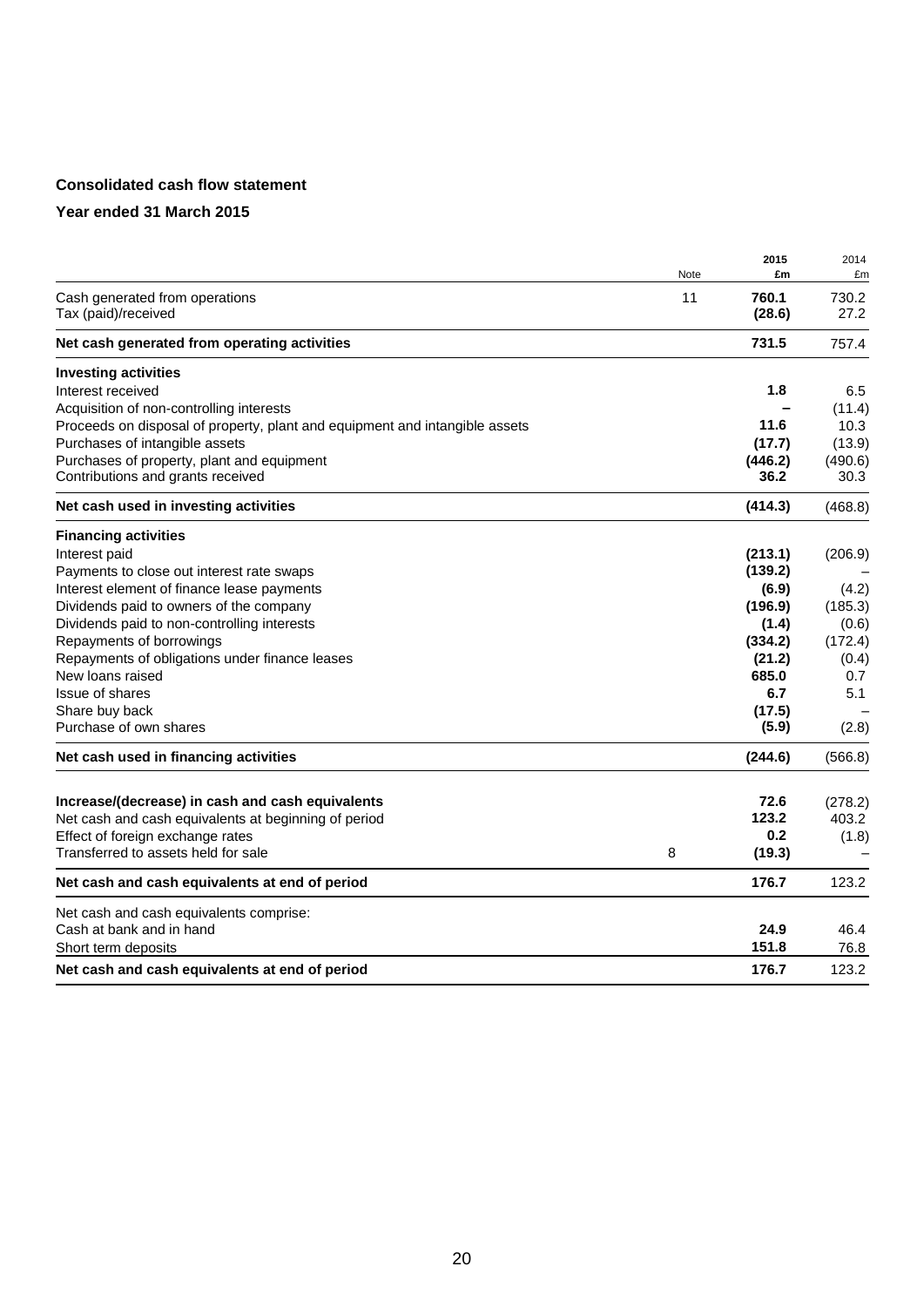#### **Notes**

#### **1 Basis of preparation**

#### **a) Basis of preparation**

The financial statements have been prepared in accordance with International Financial Reporting Standards (IFRS), International Accounting Standards (IAS) and IFRIC interpretations issued and effective and ratified by the European Union as at 31 March 2015 and those parts of the Companies Act 2006 applicable to companies reporting under IFRS as adopted by the European Union.

The financial statements have been prepared on the going concern basis under the historical cost convention as modified by the revaluation of certain financial assets and liabilities (including derivative instruments) at fair value.

The preparation of financial statements in conformity with IFRS requires the use of estimates and assumptions that affect the reported amounts of assets and liabilities at the date of the financial statements and the reported amount of revenues and expenses for the reporting period. Although these estimates are based on management's best knowledge of the amount, event or actions, actual results may ultimately differ from those estimates.

The financial information set out in this announcement does not constitute the company's statutory accounts, within the meaning of section 430 of the Companies Act 2006, for the years ended 31 March 2015 or 2014, but is derived from those accounts. Statutory accounts for 2014 have been delivered to the Registrar of Companies and those for 2015 will be delivered following the company's annual general meeting. The auditors have reported on those accounts; their reports were unqualified and did not contain statements under section 498(2) or (3) of the Companies Act 2006.

The auditors have consented to the publication of the Preliminary Announcement as required by Listing Rule 9.7a having completed their procedures under APB bulletin 2008/2.

#### **b) Prior year restatement**

Prior year figures in the consolidated income statement and related notes have been restated to present separately amounts relating to operations classified as discontinued in the current year. For details see note 8.

#### **2 Segmental analysis**

The group is organised into two main segments:

#### **Severn Trent Water**

Provides water and sewerage services to domestic and commercial customers in England and Wales.

#### **Severn Trent Services**

Provides services and products associated with water and waste water principally in the US, UK and Europe.

#### **a) Segmental results**

|                                                                    | 2015                         |                                        |                       | 2014                     |
|--------------------------------------------------------------------|------------------------------|----------------------------------------|-----------------------|--------------------------|
|                                                                    | <b>Severn Trent</b><br>Water | <b>Severn Trent</b><br><b>Services</b> | Severn Trent<br>Water | Severn Trent<br>Services |
|                                                                    |                              |                                        |                       | Restated                 |
|                                                                    | £m                           | £m                                     | £m                    | £m                       |
| <b>External sales</b>                                              | 1,579.1                      | 216.2                                  | 1,542.6               | 209.9                    |
| Inter-segment sales                                                | 2.1                          | 0.1                                    | 2.2                   | 0.3                      |
| Total sales                                                        | 1,581.2                      | 216.3                                  | 1,544.8               | 210.2                    |
| Profit before interest, tax and exceptional items                  | 539.0                        | 9.7                                    | 518.6                 | 13.3                     |
| Exceptional items                                                  | (20.6)                       | 1.9                                    | 8.2                   | (2.3)                    |
| Profit before interest and tax                                     | 518.4                        | 11.6                                   | 526.8                 | 11.0                     |
| Profit before interest, tax and exceptional items is stated after: |                              |                                        |                       |                          |
| Amortisation of intangible assets                                  | 22.2                         | 1.0                                    | 28.0                  | 0.9                      |
| Depreciation of property, plant and equipment                      | 276.7                        | 3.5                                    | 267.5                 | 3.2 <sub>2</sub>         |
| Profit on disposal of fixed assets                                 | (0.4)                        | (0.1)                                  | (0.3)                 | (0.2)                    |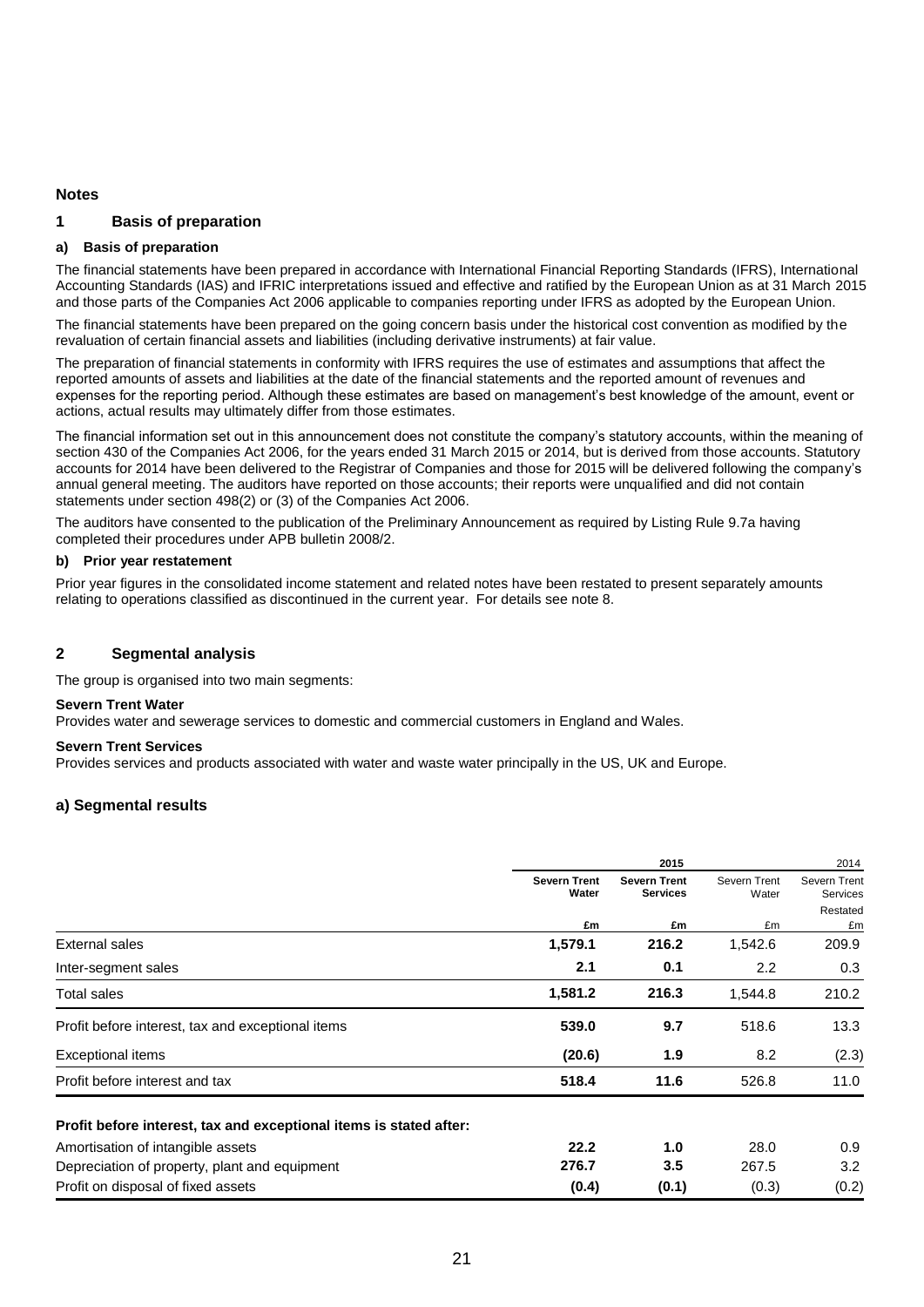The segmental profit before interest tax and exceptional items is reconciled to the consolidated income statement below:

|                                                   | 2015    | 2014<br>Restated |
|---------------------------------------------------|---------|------------------|
|                                                   |         |                  |
|                                                   | £m      | £m               |
| <b>Underlying PBIT</b>                            |         |                  |
| - Severn Trent Water                              | 539.0   | 518.6            |
| - Severn Trent Services                           | 9.7     | 13.3             |
| - Corporate and other costs                       | (12.1)  | (11.5)           |
| Consolidation adjustments                         | 3.7     | 3.4              |
| <b>Group underlying PBIT</b>                      | 540.3   | 523.8            |
| Exceptional items allocated to segments           |         |                  |
| - Severn Trent Water                              | (20.6)  | 8.2              |
| - Severn Trent Services                           | 1.9     | (2.3)            |
| - Corporate and other                             |         | (21.1)           |
| Share of results of associates and joint ventures | 0.1     | 0.2              |
| Net finance costs                                 | (240.0) | (247.9)          |
| (Losses)/gains on financial instruments           | (133.5) | 58.0             |
| Profit before tax and discontinued operations     | 148.2   | 318.9            |

## **b) Segmental capital employed**

The segmental analysis of capital employed was as follows:

|                                            |                                    | 2015                                         |                                    | 2014                                         |
|--------------------------------------------|------------------------------------|----------------------------------------------|------------------------------------|----------------------------------------------|
|                                            | <b>Severn Trent</b><br>Water<br>£m | <b>Severn Trent</b><br><b>Services</b><br>£m | <b>Severn Trent</b><br>Water<br>£m | <b>Severn Trent</b><br><b>Services</b><br>£m |
| Operating assets                           | 7,679.9                            | 100.9                                        | 7,442.2                            | 172.8                                        |
| Goodwill                                   | 1.3                                | 14.3                                         | 1.3                                | 14.8                                         |
| Interests in joint ventures and associates | 0.1                                | 4.5                                          | 0.1                                | 5.0                                          |
| Segment assets                             | 7,681.3                            | 119.7                                        | 7,443.6                            | 192.6                                        |
| Segment operating liabilities              | (1,350.1)                          | (58.8)                                       | (1, 155.7)                         | (92.2)                                       |
| <b>Capital employed</b>                    | 6,331.2                            | 60.9                                         | 6,287.9                            | 100.4                                        |

Operating assets comprise other intangible assets, property plant and equipment, inventory and trade and other receivables.

Operating liabilities comprise trade and other payables, retirement benefit obligations and provisions.

Additions to other intangible assets and property plant and equipment were as follows:

|                               |                     | 2015                |              | 2014                |  |
|-------------------------------|---------------------|---------------------|--------------|---------------------|--|
|                               | <b>Severn Trent</b> | <b>Severn Trent</b> | Severn Trent | <b>Severn Trent</b> |  |
|                               | Water               | <b>Services</b>     | Water        | Services            |  |
|                               | £m                  | £m                  | £m           | £m                  |  |
| Other intangible assets       | 15.4                | 1.0                 | 8.2          | 5.5                 |  |
| Property, plant and equipment | 481.3               | 2.7                 | 519.6        | 6.9                 |  |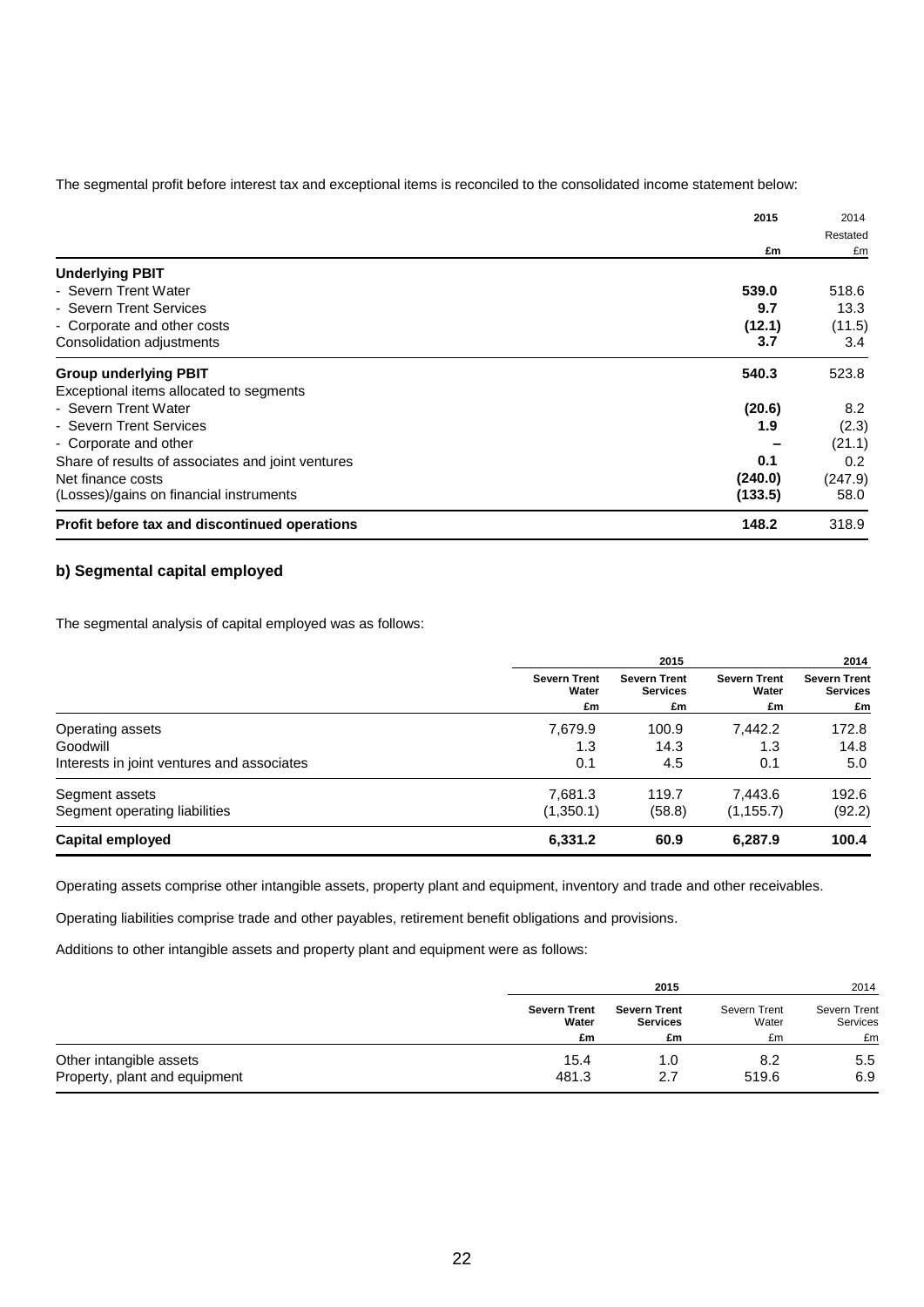## **3 Exceptional items before tax**

|                                                   | 2015  | 2014     |
|---------------------------------------------------|-------|----------|
|                                                   |       | Restated |
|                                                   | £m    | £m       |
| <b>Severn Trent Water</b>                         |       |          |
| Restructuring costs                               | 28.3  |          |
| Profit on disposal of fixed assets                | (7.7) | (8.2)    |
|                                                   | 20.6  | (8.2)    |
| <b>Severn Trent Services</b>                      |       |          |
| Restructuring costs                               | 4.4   | 2.3      |
| Release of bad debt provision                     | (6.3) | -        |
|                                                   | (1.9) | 2.3      |
| <b>Corporate and Other</b>                        |       |          |
| Professional fees related to LongRiver proposal   |       | 18.7     |
| Provision for terminated operations and disposals |       | 2.4      |
|                                                   |       | 21.1     |
| Total exceptional operating items before tax      | 18.7  | 15.2     |

Exceptional tax is disclosed in note 6.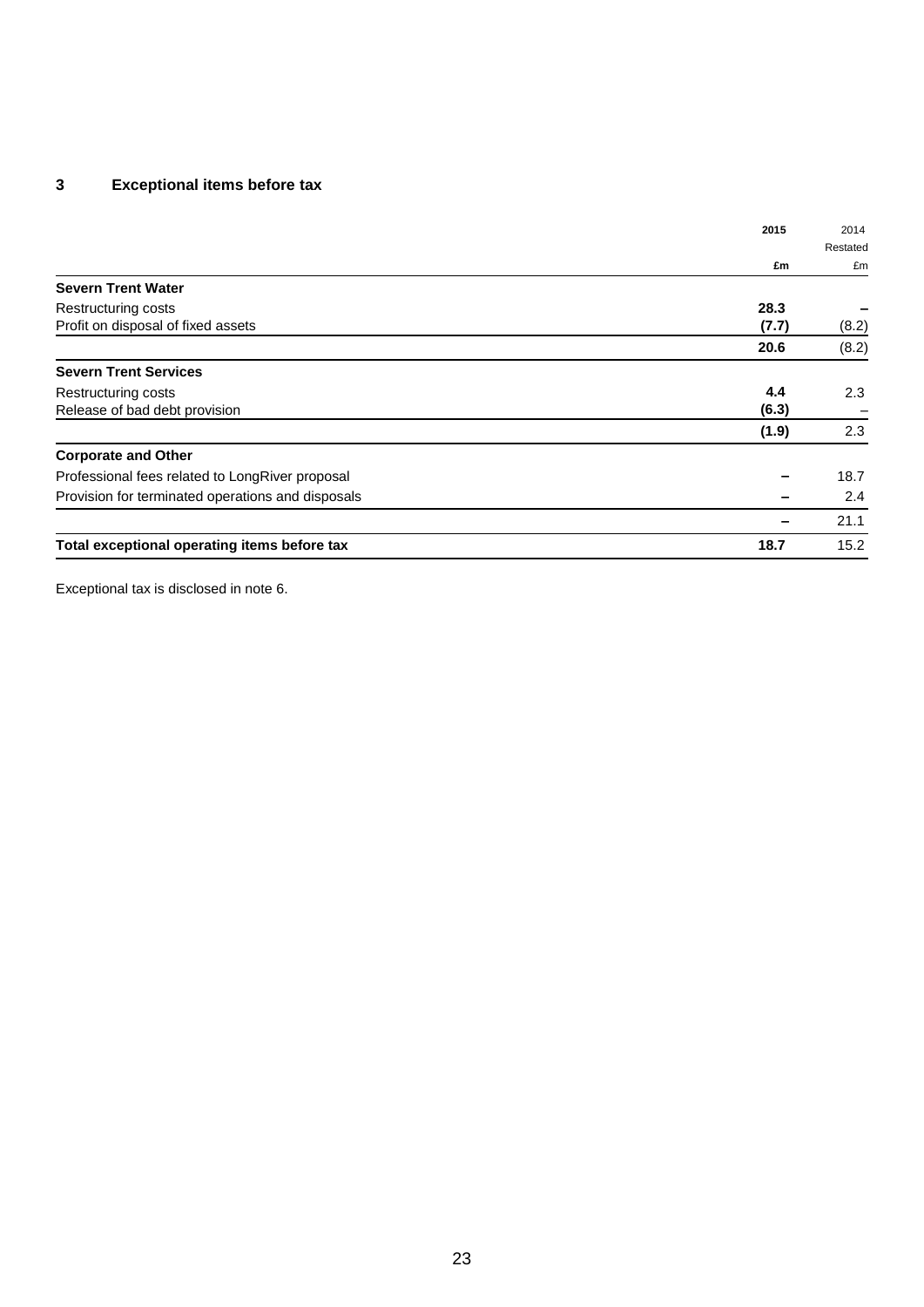## **4 Net finance costs**

|                                                     | 2015<br>£m | 2014<br>£m |
|-----------------------------------------------------|------------|------------|
| Investment income                                   |            |            |
| Bank deposits                                       | 0.6        | 1.8        |
| Other financial income                              | 1.0        | 3.0        |
| Total interest revenue                              | 1.6        | 4.8        |
| Interest income on defined benefit scheme assets    | 80.1       | 76.0       |
| Total investment income                             | 81.7       | 80.8       |
| <b>Finance costs</b>                                |            |            |
| Interest on bank loans and overdrafts               | (17.1)     | (22.0)     |
| Interest on other loans                             | (201.8)    | (205.0)    |
| Interest on finance leases                          | (6.9)      | (7.7)      |
| Total borrowing costs                               | (225.8)    | (234.7)    |
| Other financial expenses                            | (1.4)      | (2.3)      |
| Interest cost on defined benefit scheme obligations | (94.5)     | (91.7)     |
| Total finance costs                                 | (321.7)    | (328.7)    |
| Net finance costs                                   | (240.0)    | (247.9)    |

# **5 (Losses)/gains on financial instruments**

|                                                                               | 2015    | 2014   |
|-------------------------------------------------------------------------------|---------|--------|
|                                                                               | £m      | £m     |
| Loss on cross currency swaps used as hedging instruments in fair value hedges | (2.6)   | (26.5) |
| Gain arising on adjustment for foreign currency debt in fair value hedges     |         | 21.9   |
| Exchange gain on other loans                                                  | 73.3    | 24.2   |
| Loss on cash flow hedges transferred from equity                              | (23.6)  | (8.1)  |
| Hedge ineffectiveness on cash flow hedges                                     | 2.8     | 2.0    |
| (Loss)/gain arising on swaps where hedge accounting is not applied            | (183.4) | 44.5   |
|                                                                               | (133.5) | 58.0   |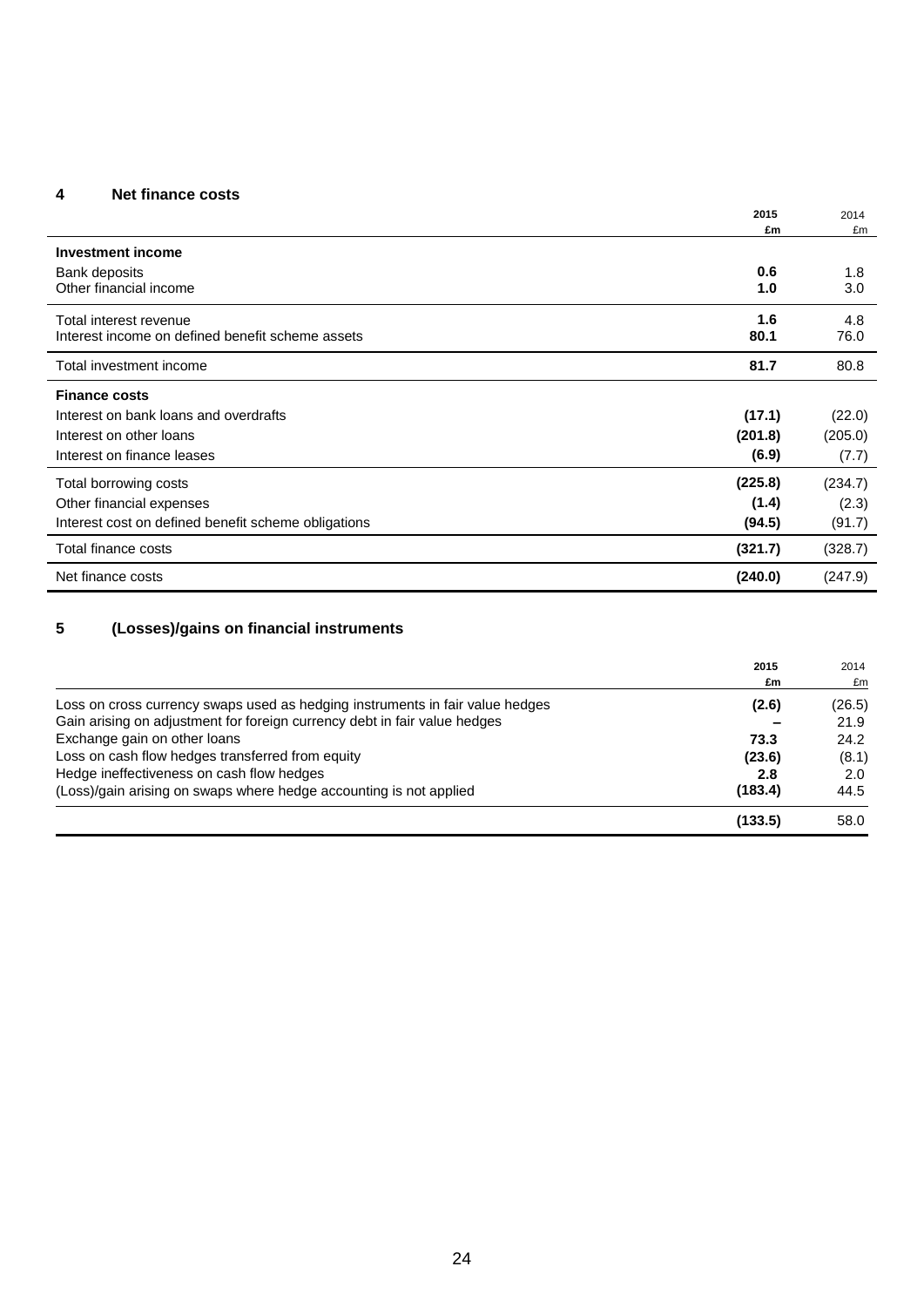#### **6 Taxation**

|                                                                  | 2015         |                                  |                    | 2014     |
|------------------------------------------------------------------|--------------|----------------------------------|--------------------|----------|
|                                                                  |              |                                  |                    | Restated |
|                                                                  | <b>Total</b> | <b>Before</b><br>exceptional tax | Exceptional<br>tax | Total    |
|                                                                  | £m           | £m                               | £m                 | £m       |
| <b>Current tax</b>                                               |              |                                  |                    |          |
| Current year at 21% (2014: 23%)                                  | 46.4         | 46.5                             |                    | 46.5     |
| Prior years at 23% (2014: 24%)                                   | (8.6)        | 9.3                              | (59.2)             | (49.9)   |
| <b>Total current tax</b>                                         | 37.8         | 55.8                             | (59.2)             | (3.4)    |
| Deferred tax                                                     |              |                                  |                    |          |
| Origination and reversal of temporary differences - current year | (11.3)       | 30.2                             |                    | 30.2     |
| Origination and reversal of temporary differences - prior year   | 6.2          | (8.7)                            | (56.2)             | (64.9)   |
| Exceptional credit arising from rate change                      |              |                                  | (114.8)            | (114.8)  |
| <b>Total deferred tax</b>                                        | (5.1)        | 21.5                             | (171.0)            | (149.5)  |
|                                                                  | 32.7         | 77.3                             | (230.2)            | (152.9)  |

The current tax charge was £37.8 million (2014: £55.8 million before exceptional tax). This includes a credit of £8.6 million (2014: charge of £9.3 million) arising from adjustments to prior year tax computations.

In the prior year an exceptional current tax credit of £59.2 million was recognised, reflecting the anticipated refund of overpayment of tax in prior periods. This was following an agreement with HMRC that certain capital expenditure within our water and waste water treatment works is eligible for capital allowances as plant and machinery. This also resulted in an exceptional deferred tax credit of £56.2 million.

The Finance Act 2013 was enacted in the prior year which implemented a reduction in the corporation tax rate from 23% to 21% with effect from 1 April 2014 and then to 20% with effect from 1 April 2015. This resulted in an additional exceptional deferred tax credit of £114.8 million in the income statement and a deferred tax charge of £12.3 million in reserves.

#### **7 Dividends**

Amounts recognised as distributions to owners of the company in the period:

|                                                                                                                    | 2015            |               | 2014            |               |
|--------------------------------------------------------------------------------------------------------------------|-----------------|---------------|-----------------|---------------|
|                                                                                                                    | Pence per share | £m            | Pence per share | £m            |
| Final dividend for the year ended 31 March 2014 (2013)<br>Interim dividend for the year ended 31 March 2015 (2014) | 48.24<br>33.96  | 115.5<br>81.4 | 45.51<br>32.16  | 108.6<br>76.7 |
| Total dividends                                                                                                    | 82.20           | 196.9         | 77.67           | 185.3         |
| Proposed final dividend for the year ended 31 March 2015                                                           | 50.94           |               |                 |               |

The proposed final dividend is subject to approval by shareholders at the Annual General Meeting and has not been included as a liability in these financial statements.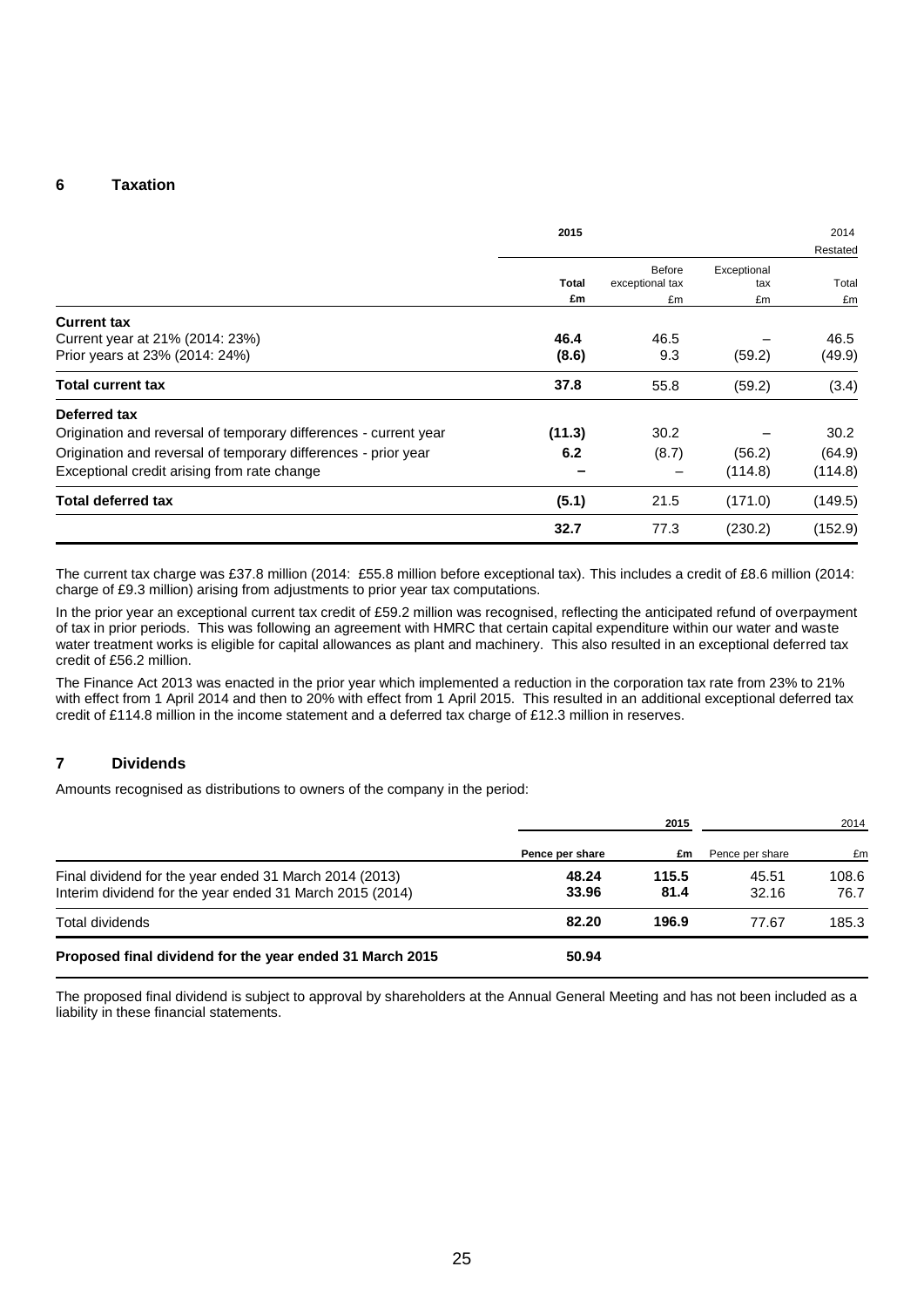## **8 Discontinued operations**

On 23 January 2015 the board approved a process to dispose of the group's Water Purification business which formed part of the Severn Trent Services segment. These operations were classified as discontinued and as a disposal group held for sale as at 31 March 2015. The results of discontinued operations are disclosed separately in the income statement and the assets and liabilities of the disposal group are presented separately in the balance sheet.

On 12 May 2015 the group entered into a binding agreement to sell the business to Industrie De Nora. The proceeds of disposal are expected to exceed the carrying value of the group's share of the disposal group's net assets and hence no impairment loss has been recognised on the classification of these operations as held for sale.

The results of the discontinued operations were as follows:

| 2015                                                | 2014    |
|-----------------------------------------------------|---------|
| £m                                                  | £m      |
| 108.2<br>Turnover                                   | 100.0   |
| (103.3)<br>Operating costs before exceptional items | (107.0) |
| Exceptional operating items                         | (29.2)  |
| (103.3)<br>Total operating costs                    | (136.2) |
| 4.9<br>Profit/(loss) before interest and tax        | (36.2)  |
| Finance costs                                       |         |
| 4.9<br>Profit/(loss) before tax                     | (36.2)  |
| (0.2)<br>Attributable tax expense                   | (0.7)   |
| 4.7<br>Profit/(loss) for the year                   | (36.9)  |
| Attributable to:                                    |         |
| 3.7<br>Owners of the company                        | (39.1)  |
| 1.0<br>Non-controlling interests                    | 2.2     |
| 4.7                                                 | (36.9)  |

The major classes of assets and liabilities comprising the operations classified as held for sale are as follows:

|                                                        | 2015   |
|--------------------------------------------------------|--------|
|                                                        | £m     |
| Goodwill                                               | 1.8    |
| Other intangible assets                                | 7.2    |
| Property, plant and equipment                          | 5.0    |
| Inventories                                            | 17.3   |
| Trade and other receivables                            | 57.3   |
| Cash and bank balances                                 | 19.3   |
| Total assets classified as held for sale               | 107.9  |
| Trade and other payables                               | (33.6) |
| <b>Tax liabilities</b>                                 | (0.2)  |
| <b>Bank overdrafts</b>                                 |        |
| Other borrowings                                       |        |
| Provisions for liabilities and charges                 | (1.5)  |
| Total liabilities associated with assets held for sale | (35.3) |
| Net assets of disposal group                           | 72.6   |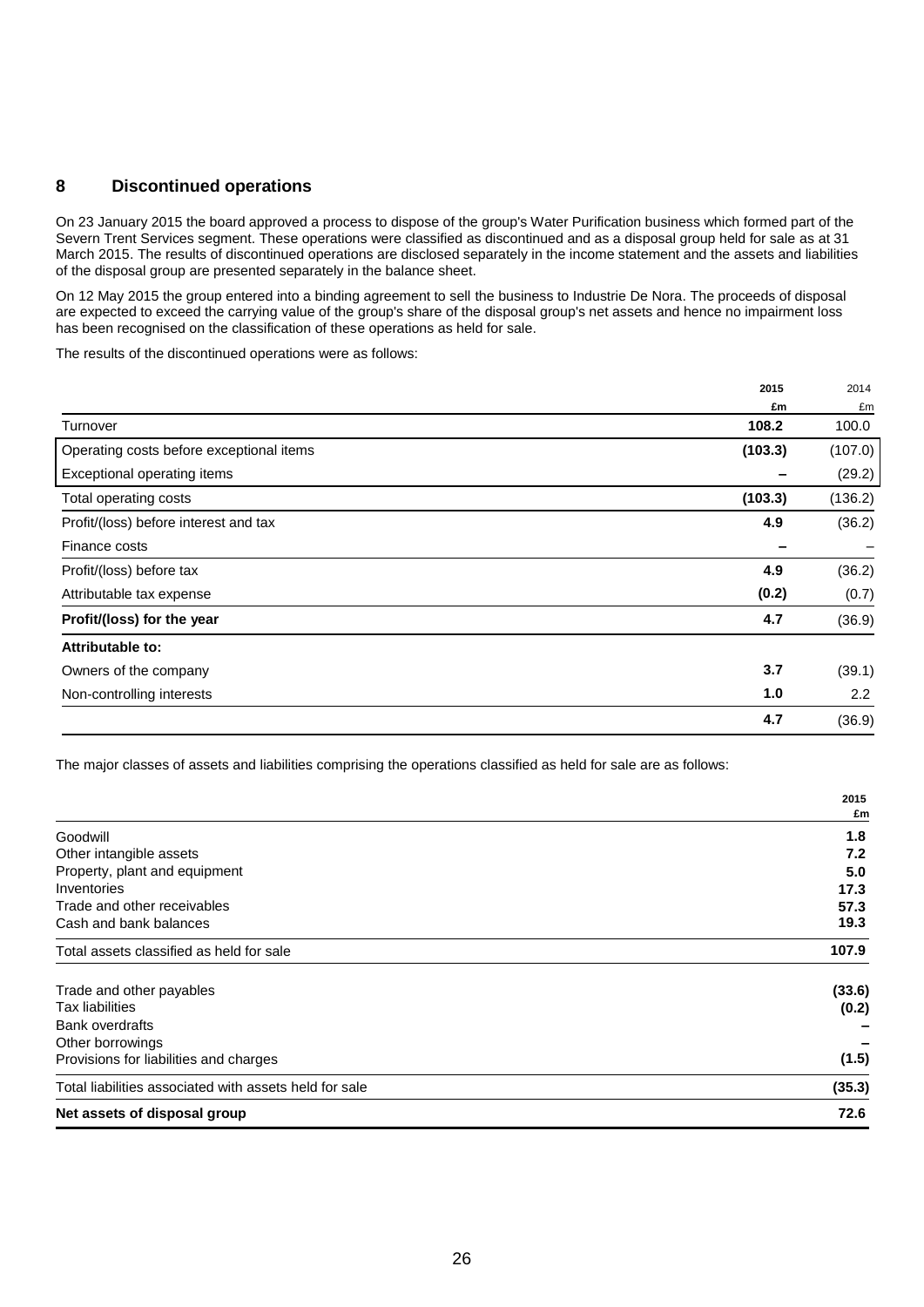Cash flows arising from the disposal group were as follows:

|                                 | 2015  | 2014  |
|---------------------------------|-------|-------|
|                                 | £m    | £m    |
| Net cash flows attributable to: |       |       |
| - operating activities          | 1.8   | (8.3) |
| - investing activities          | (2.1) | (4.3) |
| - financing activities          | 3.6   | 12.9  |
|                                 | 3.3   | 0.3   |

Basic and diluted earnings per share from discontinued operations are as follows:

|                            |                | 2015                                         |                              |                |                                              |                              |
|----------------------------|----------------|----------------------------------------------|------------------------------|----------------|----------------------------------------------|------------------------------|
|                            | Earnings<br>£m | Weighted<br>average number<br>of shares<br>m | Per share<br>amount<br>pence | Earnings<br>£m | Weighted<br>average number<br>of shares<br>m | Per share<br>amount<br>pence |
| Basic earnings per share   | 3.7            | 238.8                                        | 1.5                          | (39.1)         | 238.2                                        | (16.4)                       |
| Diluted earnings per share | 3.7            | 239.9                                        | 1.5                          | (39.1)         | 239.3                                        | (16.3)                       |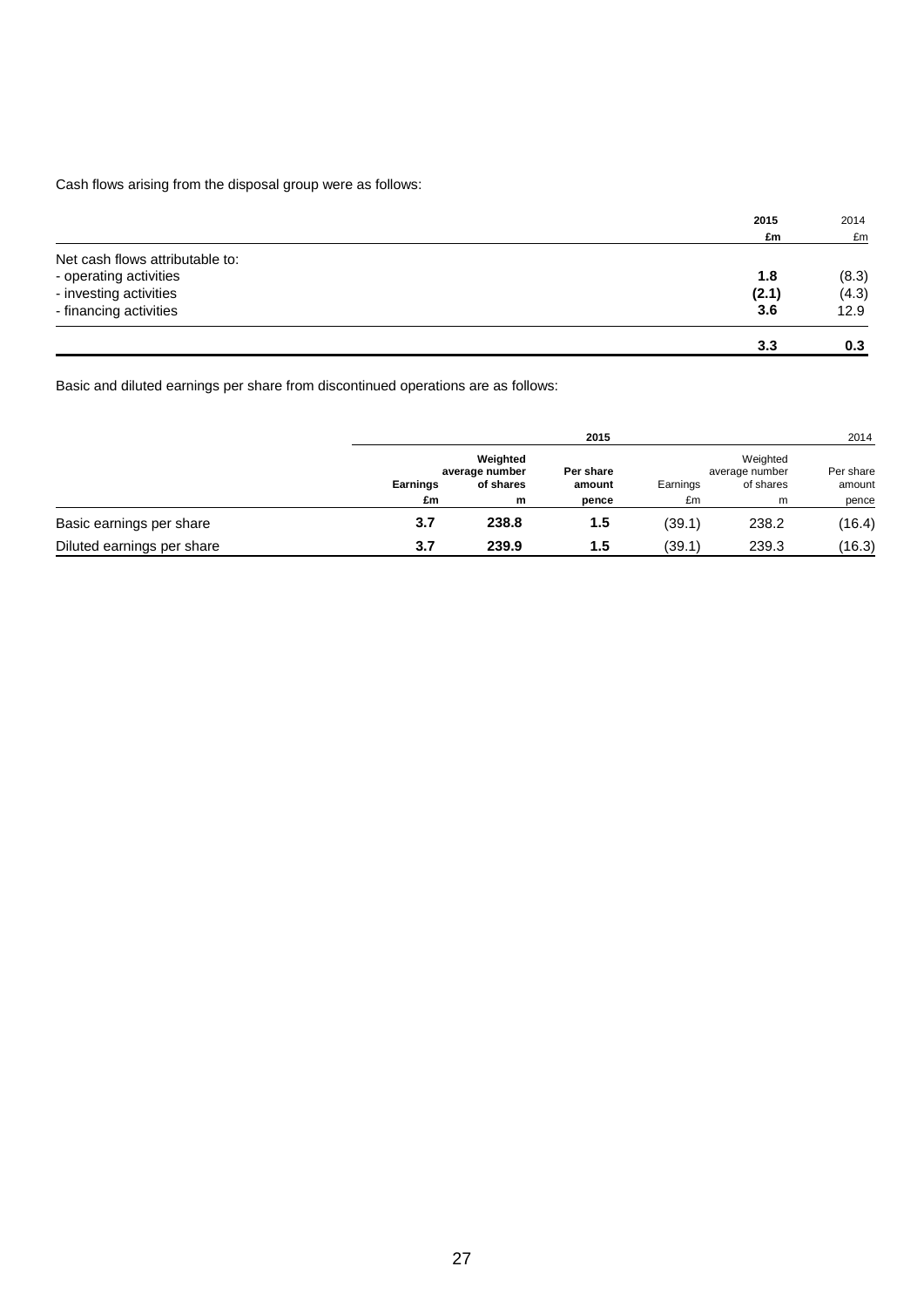#### **9 Earnings per share**

#### **a) Basic and diluted earnings per share**

Basic earnings per share are calculated by dividing the earnings attributable to ordinary shareholders by the weighted average number of ordinary shares in issue during the year, excluding those held in the Severn Trent Employee Share Ownership Trust which are treated as cancelled.

For diluted earnings per share, the weighted average number of ordinary shares in issue is adjusted to assume conversion of all potentially dilutive ordinary shares. These represent share options granted to employees where the exercise price is less than the average market price of the company's shares during the year.

Basic and diluted earnings per share from continuing and discontinued operations are calculated on the basis of profit from continuing and discontinued operations attributable to the equity holders of the company.

The calculation of basic and diluted earnings per share is based on the following data:

#### **Earnings for the purpose of basic and diluted earnings per share from continuing operations**

|                                                                                        | 2015  | 2014  |
|----------------------------------------------------------------------------------------|-------|-------|
|                                                                                        | £m    | £m    |
| Profit for the period attributable to owners of the company                            | 119.1 | 433.8 |
| Adjusted for (profit)/loss from discontinued operations (see note 8)                   | (3.7) | 39.1  |
| Profit for the period from continuing operations attributable to owners of the company | 115.4 | 472.9 |

#### **Number of shares**

|                                                                                                                                        | 2015<br>m | 2014<br>m |
|----------------------------------------------------------------------------------------------------------------------------------------|-----------|-----------|
| Weighted average number of ordinary shares for the purpose of basic earnings per share<br>Effect of dilutive potential ordinary shares | 238.8     | 238.2     |
| - share options and LTIPs                                                                                                              | 1.1       | 1.1       |
| Weighted average number of ordinary shares for the purpose of diluted earnings per share                                               | 239.9     | 239.3     |

#### **b) Adjusted earnings per share from continuing operations**

|                                     | 2015<br>pence | 2014<br>pence |
|-------------------------------------|---------------|---------------|
| Adjusted basic earnings per share   | 107.2         | 92.5          |
| Adjusted diluted earnings per share | 106.7         | 92.1          |

Adjusted earnings per share figures are presented for continuing operations. These exclude the effects of deferred tax, exceptional tax, losses/gains on financial instruments, current tax related to losses/gains on financial instruments, exceptional items and current tax related to exceptional items. The directors consider that the adjusted figures provide a useful additional indicator of performance. The denominators used in the calculations of adjusted basic and diluted earnings per share are the same as those used in the unadjusted figures set out above.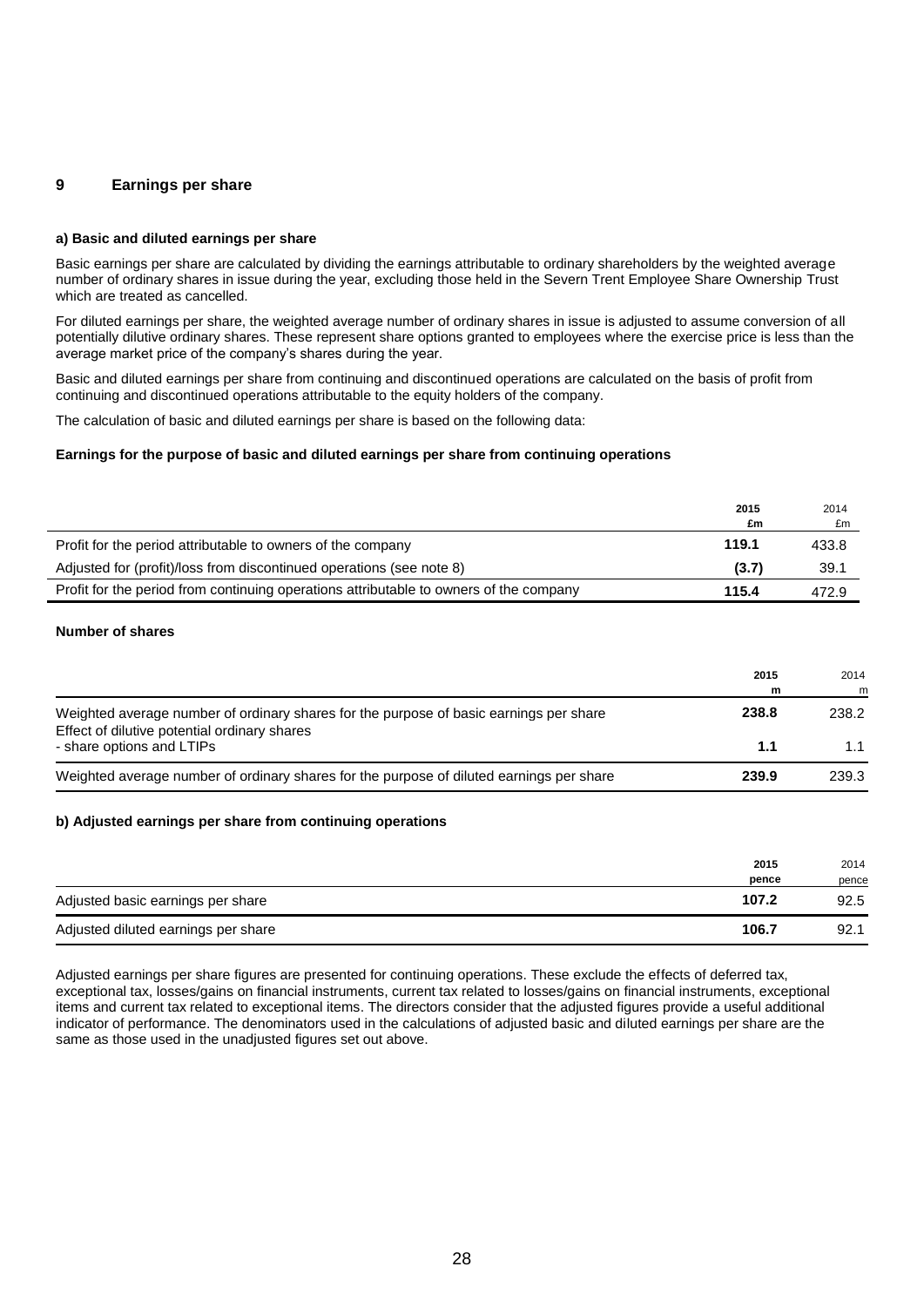#### **Adjustments to earnings**

The adjustments to earnings that are made in calculating adjusted earnings per share are as follows:

|                                                                                             | 2015  | 2014     |
|---------------------------------------------------------------------------------------------|-------|----------|
|                                                                                             |       | Restated |
|                                                                                             | £m    | £m       |
| Earnings for the purpose of basic and diluted earnings per share from continuing operations | 115.4 | 472.9    |
| Adjustments for                                                                             |       |          |
| - exceptional items before tax                                                              | 18.7  | 15.2     |
| - current tax related to exceptional items                                                  | (4.7) | (0.9)    |
| - loss/(gain) on financial instruments                                                      | 133.5 | (58.0)   |
| - current tax related to loss/(gain) on financial instruments                               | (1.8) | (0.1)    |
| - deferred tax excluding exceptional charge                                                 | (5.1) | 21.5     |
| - exceptional tax                                                                           |       | (230.2)  |
| Earnings for the purpose of adjusted basic and diluted earnings per share                   | 256.0 | 220.4    |

## **10 Retirement benefit obligations**

L

Movements in the present value of the defined benefit obligation were as follows:

|                                                                      | 2015    | 2014    |
|----------------------------------------------------------------------|---------|---------|
|                                                                      | £m      | £m      |
| Present value at 1 April                                             | (348.3) | (383.7) |
| Service cost                                                         | (22.8)  | (22.5)  |
| Past service cost                                                    | (18.1)  |         |
| Net interest cost                                                    | (14.4)  | (15.7)  |
| Contributions from the sponsoring companies                          | 81.0    | 73.0    |
| Actuarial losses recognised in the statement of comprehensive income | (143.4) | 3.6     |
| Scheme administration costs                                          | (2.9)   | (3.0)   |
| Present value at 31 March                                            | (468.9) | (348.3) |

The major assumptions used in the valuation of the defined benefit pension schemes were as follows:

|                                                                                       | 2015 | 2014 |
|---------------------------------------------------------------------------------------|------|------|
| Price inflation                                                                       | 3.0% | 3.3% |
| Pension increases in payment                                                          | 3.0% | 3.3% |
| Pension increases in deferment                                                        | 3.0% | 3.3% |
| Discount rate                                                                         | 3.3% | 4.4% |
| Remaining life expectancy for members currently aged 65 (years)                       |      |      |
| - men                                                                                 | 21.4 | 21.3 |
| - women                                                                               | 24.5 | 24.4 |
| Remaining life expectancy for members currently aged 45 upon retirement at 65 (years) |      |      |
| - men                                                                                 | 22.7 | 22.6 |
| - women                                                                               | 26.1 | 26.0 |

The following table summarises the estimated impact on scheme liabilities resulting from changes to key actuarial assumptions whilst holding all other assumptions constant:

| <b>Assumption</b> | Change in assumption                  | Impact on scheme liabilities     |
|-------------------|---------------------------------------|----------------------------------|
| Discount rate     | Increase/decrease by 0.1%             | Decrease/increase by £50 million |
| Price inflation   | Increase/decrease by 0.1%             | Decrease/increase by £45 million |
| Mortality         | Increase in life expectancy by 1 year | Increase by £75 million          |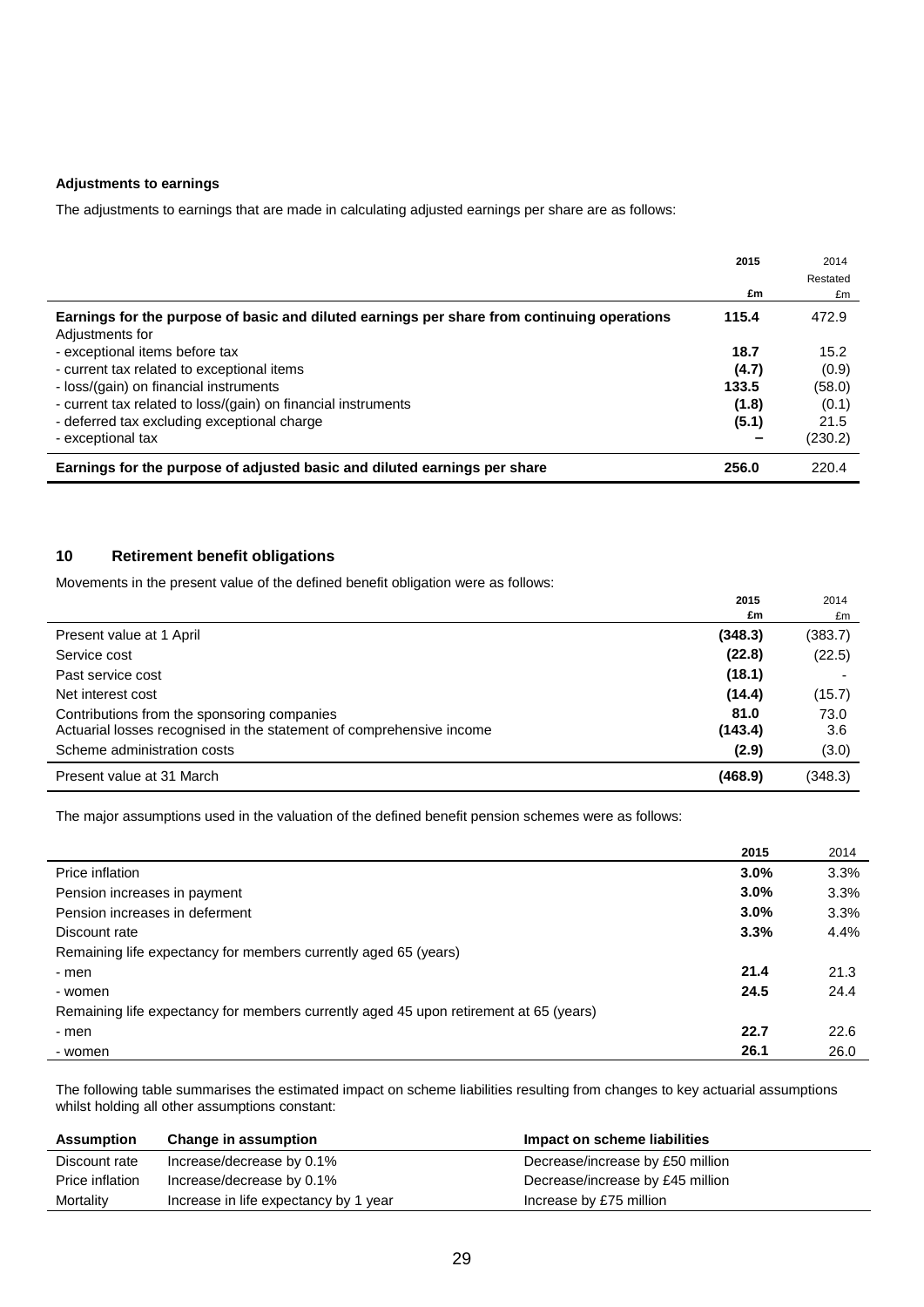## **11 Cash flow statement**

## **a) Reconciliation of operating profit to operating cash flows**

|                                                                       | 2015   | 2014   |
|-----------------------------------------------------------------------|--------|--------|
|                                                                       | £m     | £m     |
| Profit before interest and tax from continuing operations             | 521.6  | 508.6  |
| Profit/(loss) before interest and tax from discontinued operations    | 4.9    | (36.2) |
| Profit before interest and tax                                        | 526.5  | 472.4  |
| Depreciation of property, plant and equipment                         | 281.6  | 270.0  |
| Amortisation of intangible assets                                     | 24.2   | 29.3   |
| Impairment                                                            | 0.2    | 29.5   |
| Pension service cost                                                  | 40.9   | 22.5   |
| Defined benefit pension scheme administration costs                   | 2.9    | 3.0    |
| Pension contributions                                                 | (81.0) | (73.0) |
| Share based payments charge                                           | 7.7    | 6.2    |
| Profit on sale of property, plant and equipment and intangible assets | (8.6)  | (8.6)  |
| Deferred income movement                                              | (10.1) | (9.5)  |
| Provisions charged to the income statement                            | 20.0   | 11.0   |
| Utilisation of provisions for liabilities and charges                 | (26.0) | (13.8) |
| Operating cashflows before movements in working capital               | 778.3  | 739.0  |
| (Increase)/decrease in inventory                                      | (5.7)  | 4.4    |
| Increase in amounts receivable                                        | (32.5) | (17.2) |
| Increase in amounts payable                                           | 20.0   | 4.0    |
| Cash generated from operations                                        | 760.1  | 730.2  |
| Tax (paid)/received                                                   | (28.6) | 27.2   |
| Net cash generated from operating activities                          | 731.5  | 757.4  |

## **b) Exceptional cash flows**

|                                                  | 2015   | 2014   |
|--------------------------------------------------|--------|--------|
|                                                  | £m     | £m     |
| Restructuring costs                              | (25.4) | (4.3)  |
| Disposal of fixed assets                         | 9.4    | 9.4    |
| Disposal of subsidiaries                         | (3.5)  |        |
| Settlement of customer contractual disputes      |        | (1.9)  |
| Obligations arising from disposal of businesses  |        | (1.6)  |
| Professional fees relating to LongRiver proposal |        | (18.7) |
|                                                  | (19.5) | (17.1) |

## **c) Reconciliation of movement in cash and cash equivalents to movement in net debt**

|                               | As at<br>1 April<br>2014<br>£m | Cash flow<br>£m          | Fair value<br>adjustments<br>£m | RPI uplift on<br>index-linked<br>debt<br>£m | Foreian<br>exchange<br>£m    | Other<br>non cash<br>movements<br>£m | As at<br>31 March<br>2015<br>£m |
|-------------------------------|--------------------------------|--------------------------|---------------------------------|---------------------------------------------|------------------------------|--------------------------------------|---------------------------------|
| Net cash and cash equivalents | 123.2                          | 72.6                     |                                 |                                             | 0.2                          | (19.3)                               | 176.7                           |
| Bank loans                    | (594.9)                        | (683.0)                  |                                 | (1.3)                                       |                              |                                      | (1, 279.2)                      |
| Other loans                   | (3,826.0)                      | 332.2                    |                                 | (20.7)                                      | 73.3                         | (26.3)                               | (3, 467.5)                      |
| Finance leases                | (201.2)                        | 21.2                     |                                 |                                             |                              |                                      | (180.0)                         |
| Cross currency swaps          | 51.4                           | $\overline{\phantom{m}}$ | (78.1)                          |                                             | $\qquad \qquad \blacksquare$ | 24.1                                 | (2.6)                           |
| Net debt                      | (4, 447.5)                     | (257.0)                  | (78.1)                          | (22.0)                                      | 73.5                         | (21.5)                               | (4,752.6)                       |

1. Other non cash movements on cash and cash equivalents represent amounts transferred to assets held for sale (see note 8)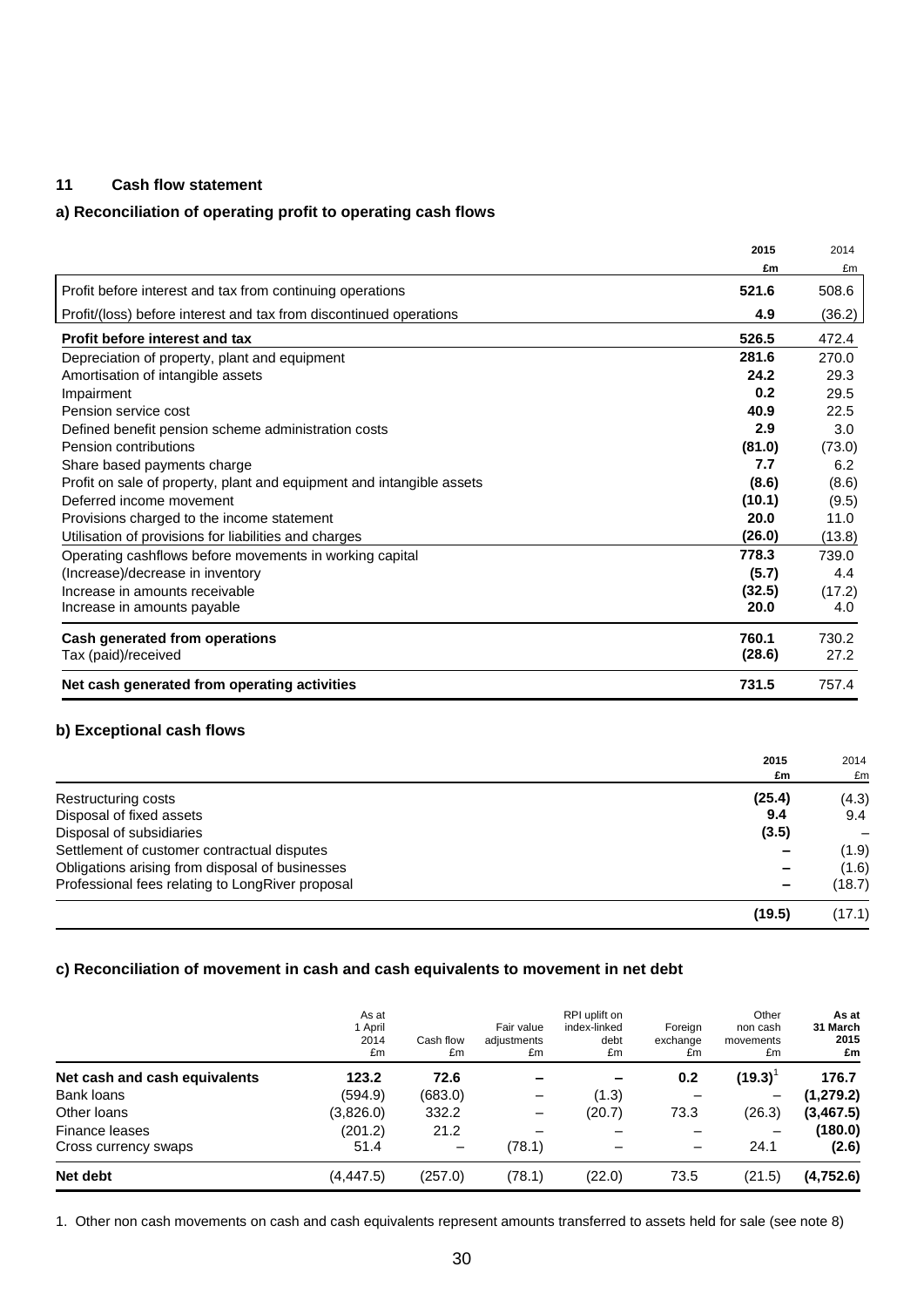## **12 Contingent liabilities**

#### **Bonds and guarantees**

Group undertakings have entered into bonds and guarantees in the normal course of business. No liability is expected to arise in respect of either bonds or guarantees.

The group has given certain guarantees in respect of the borrowings of its associate, Servizio Idrico Integrato S.c.p.a. The guarantees are limited to €5.1 million (2014: €5.1 million). The group does not expect any liabilities that are not provided for in these financial statements to arise from these arrangements.

#### **13 Related party transactions**

There have been no related party transactions that materially affected the financial position or performance of the group during the period.

## **14 Post balance sheet events**

Following the year end the board of directors has proposed a final dividend of 50.94 pence per share. Further details of this are shown in note 7.

On 12 May 2015 the group entered into a binding agreement to sell the business to Industrie De Nora. The proceeds of disposal are expected to exceed the carrying value of the group's share of the disposal group's net assets and hence no impairment loss has been recognised on the classification of these operations as held for sale. Further details of this are shown in note 8.

#### **15 Annual report**

The annual report will be made available to shareholders in June. Copies may be obtained from the Company Secretary, Severn Trent Plc, PO Box 5309, Coventry CV3 9FH.

#### **16 Annual general meeting**

The Annual General Meeting will be held at the International Convention Centre, Broad Street, Birmingham B1 2EA at 11am on Wednesday 15 July 2015.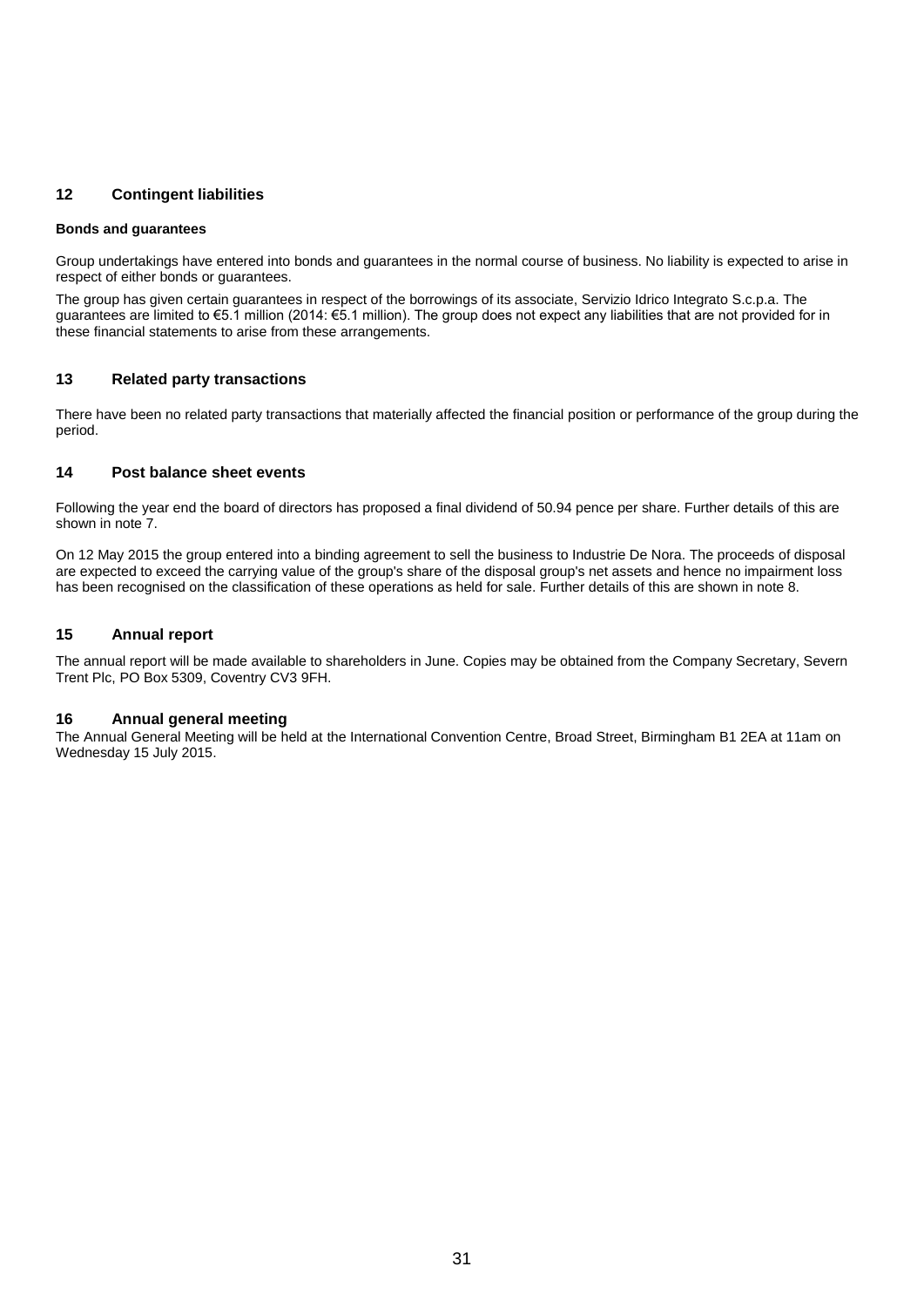# **Ofwat KPI performance 2014/15 vs. 2013/14**

Ofwat measures all water and sewerage companies against a suite of KPIs. Our performance against these operational KPIs is set out in the table below.

| KPI                                                                                           | 2015          | 2014     |
|-----------------------------------------------------------------------------------------------|---------------|----------|
| Water Quality compliance <sup>1,2</sup>                                                       | 99.96%        | 99.96%   |
| Water Serviceability - Non infrastructure <sup>4</sup>                                        | Deteriorating | Marginal |
| Water supply interruptions <sup>3</sup> (per properties, mins)                                | 10            | 16       |
| Leakage (ml/day)                                                                              | 441           | 441      |
| Security of Supply                                                                            | 100           | 100      |
| Water Serviceability - Infrastructure <sup>4</sup>                                            | Stable        | Marginal |
| Internal sewer flooding – no. of repeat incidents                                             | 198*          | 204      |
| Sewerage serviceability $-$ Infrastructure <sup>4</sup>                                       | Marginal      | Marginal |
| Service Incentive Mechanism - (Quantitative) <sup>6</sup>                                     | 105           | 143      |
| Pollution incidents<br>(Infrastructure Category 1,2,3, per 10,000km<br>network) $^{2,5}$      | 63.88         | 77.97    |
| Serious pollution incidents<br>(Infrastructure Category 1,2 per 10,000km<br>network) $^{2,5}$ | 1.62          | 1.27     |
| Discharge permit compliance <sup>2</sup>                                                      | 99.86%        | 99.29%   |
| Sewerage serviceability - Non infrastructure <sup>4</sup>                                     | Stable        | Stable   |
| Greenhouse gas emissions (ktCO2e)                                                             | 490.6         | 510.9    |
| Satisfactory sludge disposal                                                                  | 100%          | 100%     |

\* 164 previously reported for Mar 15 based on no. of properties

## **Notes:**

- 1. Not a required Ofwat KPI but still reported
- 2. Measured on a calendar year basis
- 3. Number of minutes lost due to supply interruptions for 3 hours or longer per property served
- 4. Ofwat serviceability score assesses how effectively we are maintaining our network and assets against a range of measures. Assessed as either improving, stable, marginal or deteriorating.
- 5. Number of incidents adjusted to reflect company size.
- 6. The SIM qualitative score this year is not compatible with prior years due to a methodology change, so only the quantitative score is presented.